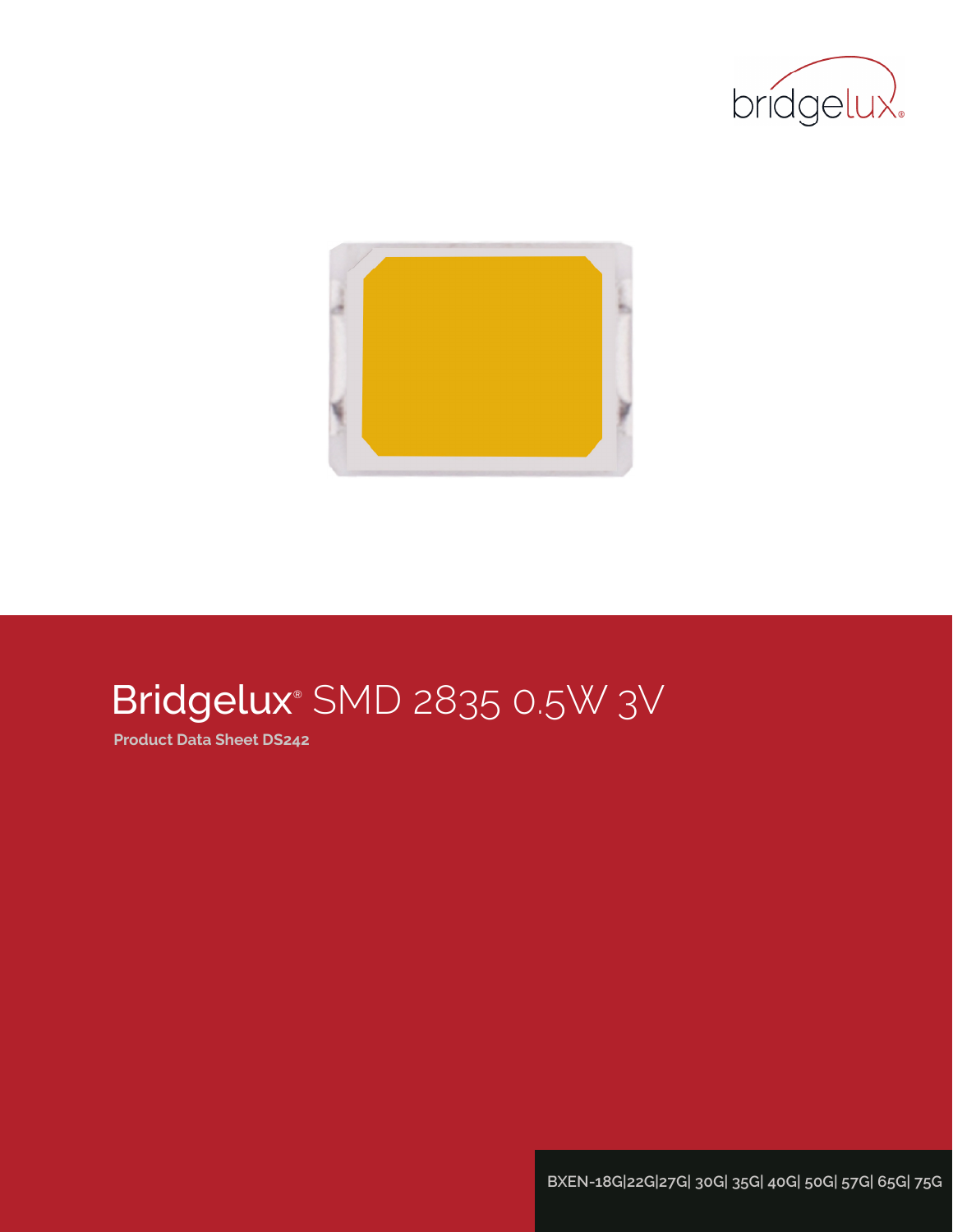# 2835  $\overline{\bigcap}$ **INS**



### Introduction

The Bridgelux SMD 2835 mid power LED is hot-color targeted, which ensures that the LEDs fall within their specified color bin at the typical application conditions of 85°C. With its broad lumen coverage and wide range of CCT options, the SMD 2835 provides unparalleled design-in flexibility for indoor and outdoor lighting applications. The SMD 2835 is ideal as a drop-in replacement for emitters with an industry standard 2.8mm x 3.5mm footprint. • May 2836<br>
• May 2835<br>
• May 2835<br>
• May 2835<br>
• Design and outdoor lighting<br>
• Ease of design a<br>
• Uniform, consiste<br>
• Reliable and con<br>
• Compliant with e<br>
• Design flexibility

#### **Features**

- Industry-standard 2835 footprint
- 9 bin color control
- Hot-color targeting ensures that color is within the ANSI bin at the typical application conditions of 85°C
- Enables 3- and 5-step MacAdam ellipse custom binning kits
- RoHS compliant and lead free
- Multiple CCT configurations for a wide range of lighting applications

#### **Benefits**

- Lower operating and manufacturing cost
- Ease of design and rapid go-to-market
- Uniform, consistent white light
- Reliable and constant white point
- Compliant with environmental standards
- · Design flexibility

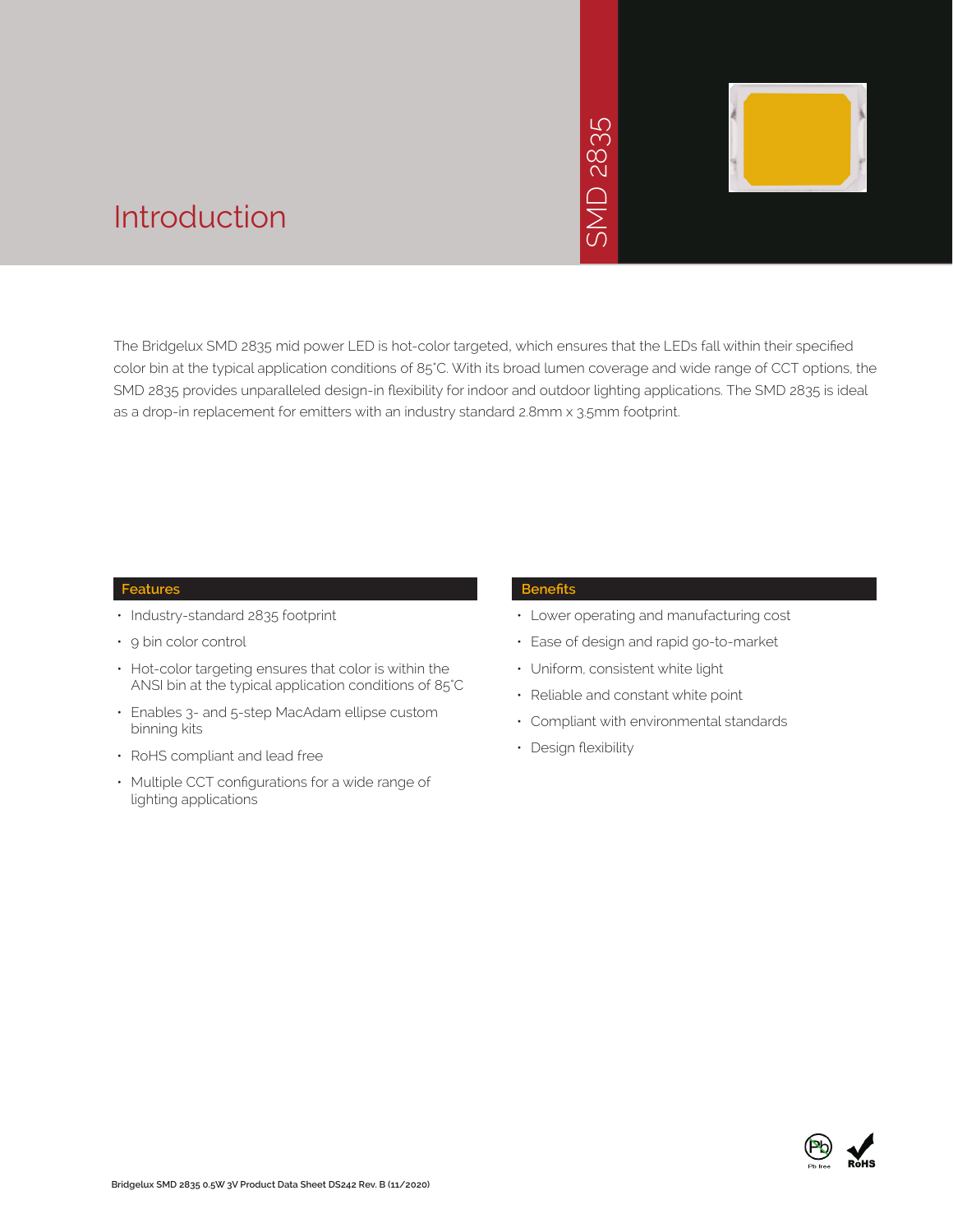### **Contents**

| Product Feature Map                         | $\overline{c}$ |
|---------------------------------------------|----------------|
| Product Nomenclature                        | $\overline{c}$ |
| <b>Product Test Conditions</b>              | $\overline{c}$ |
| <b>Product Selection Guide</b>              | 3              |
| Performance at Commonly Used Drive Currents | $\overline{4}$ |
| <b>Electrical Characteristics</b>           | 5              |
| Absolute Maximum Ratings                    | 6              |
| <b>Product Bin Definitions</b>              | 7              |
| Performance Curves                          | 10             |
| <b>Typical Radiation Pattern</b>            | 13             |
| Typical Color Spectrum                      | 14             |
| Mechanical Dimensions                       | 15             |
| Reliability                                 | 16             |
| <b>Reflow Characteristics</b>               | 17             |
| Packaging                                   | 18             |
| Design Resources                            | 20             |
| Precautions                                 | 20             |
| <b>Disclaimers</b>                          | 20             |
| About Bridgelux                             | 21             |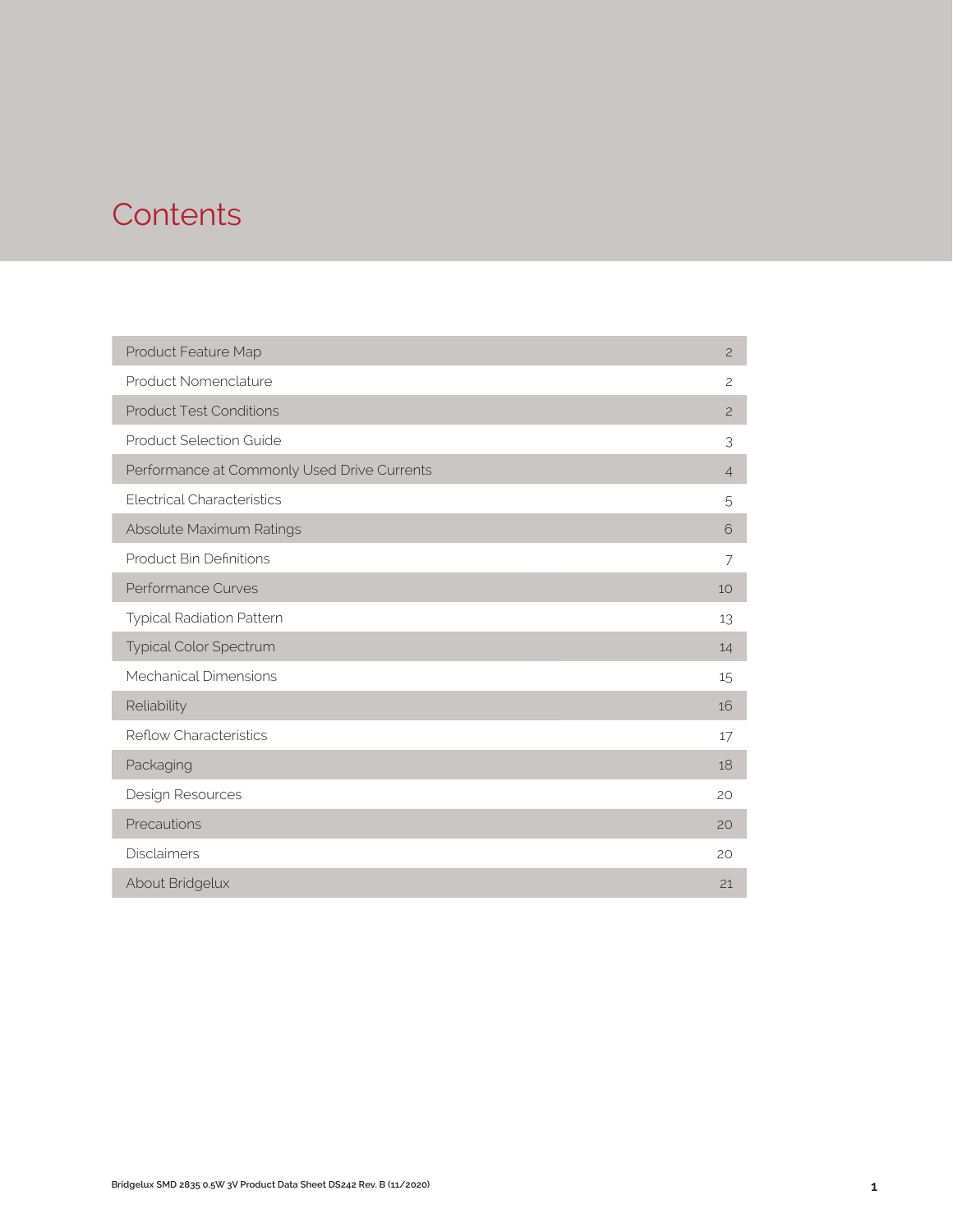### Product Feature Map

Bridgelux SMD LED products come in industry standard package sizes and follow ANSI binning standards. These LEDs are optimized for cost and performance, helping to ensure highly competitive system lumen per dollar performance while addressing the stringent efficacy and reliability standards required for modern lighting applications.





#### **Product Test Conditions**

Bridgelux SMD 2835 LEDs are tested and binned with a 10ms pulse of 150mA at T<sub>j</sub> (junction temperature)=T<sub>sp</sub> (solder point temperature) =25°C. Forward voltage and luminous flux are binned at a T<sub>j</sub>=T<sub>sp</sub>=25°C.while color is hot targeted at a T<sub>sp</sub> of 85°C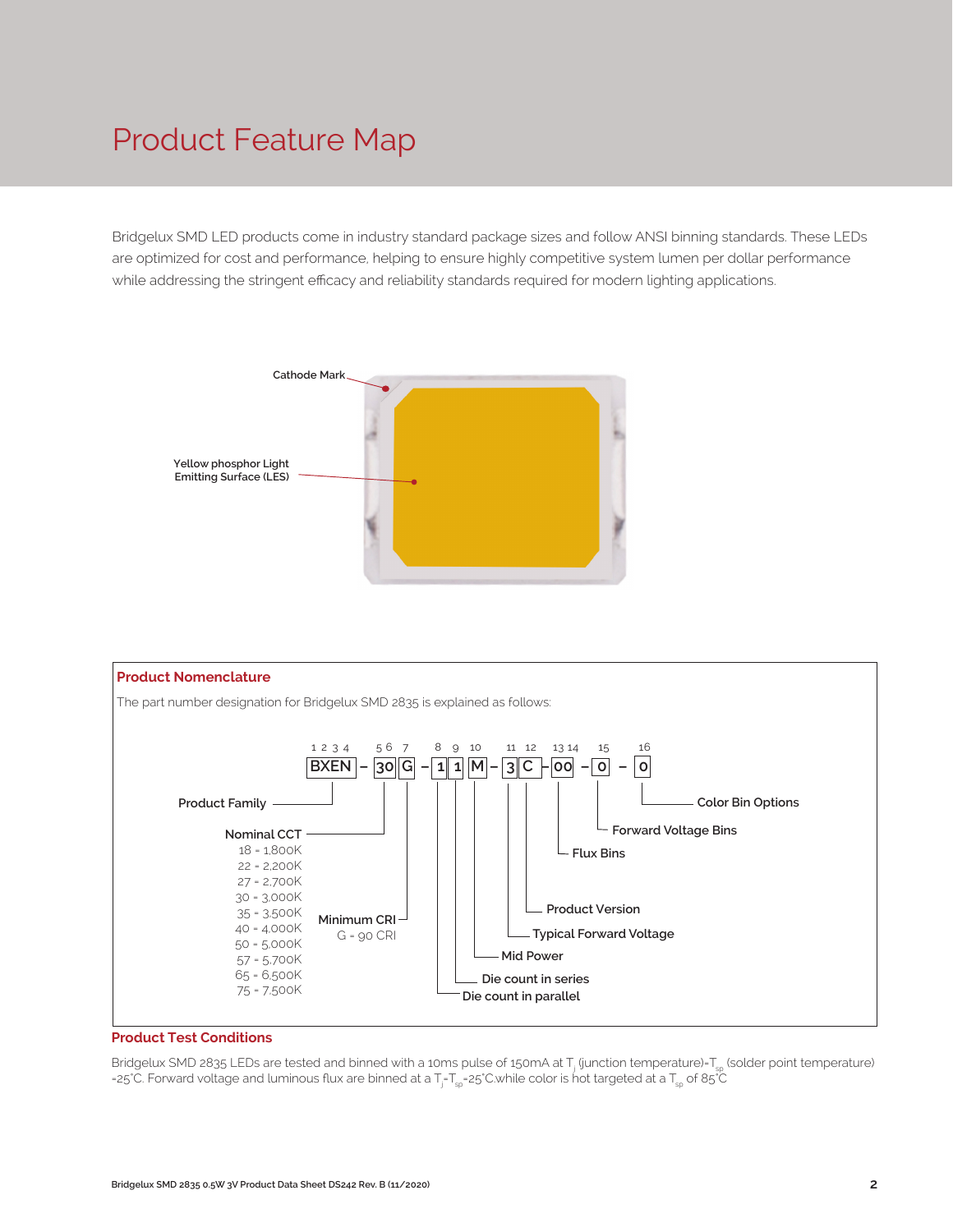### Product Selection Guide

The following product configurations are available:

| Part Number <sup>1,6</sup> | Nominal CCT <sup>2</sup><br>(K) | CRI3.5 | <b>Nominal</b><br><b>Drive Current</b> |            | Forward Voltage <sup>4.5</sup><br>(V) |            | <b>Typical Pulsed</b><br>Flux $(lm)^{4.5}$ | <b>Typical Power</b><br>(W) | <b>Typical Efficacy</b><br>$\langle \text{Im}/\text{W} \rangle$ |
|----------------------------|---------------------------------|--------|----------------------------------------|------------|---------------------------------------|------------|--------------------------------------------|-----------------------------|-----------------------------------------------------------------|
|                            |                                 |        | (mA)                                   | <b>Min</b> | <b>Typical</b>                        | <b>Max</b> |                                            |                             |                                                                 |
| BXEN-18G-11M-3C-00-0-0     | 1800                            | 90     | 150                                    | 2.8        | 3.0                                   | 3.2        | 42                                         | 0.5                         | 93                                                              |
| BXEN-22G-11M-3C-00-0-0     | 2200                            | 90     | 150                                    | 2.8        | 3.0                                   | 3.2        | 52                                         | 0.5                         | 116                                                             |
| BXEN-27G-11M-3C-00-0-0     | 2700                            | 90     | 150                                    | 2.8        | 3.0                                   | 3.2        | 58                                         | 0.5                         | 129                                                             |
| BXEN-30G-11M-3C-00-0-0     | 3000                            | 90     | 150                                    | 2.8        | 3.0                                   | 3.2        | 61                                         | 0.5                         | 136                                                             |
| BXEN-35G-11M-3C-00-0-0     | 3500                            | 90     | 150                                    | 2.8        | 3.0                                   | 3.2        | 62                                         | 0.5                         | 138                                                             |
| BXEN-40G-11M-3C-00-0-0     | 4000                            | 90     | 150                                    | 2.8        | 3.0                                   | 3.2        | 65                                         | 0.5                         | 144                                                             |
| BXEN-50G-11M-3C-00-0-0     | 5000                            | 90     | 150                                    | 2.8        | 3.0                                   | 3.2        | 65                                         | 0.5                         | 144                                                             |
| BXEN-57G-11M-3C-00-0-0     | 5700                            | 90     | 150                                    | 2.8        | 3.0                                   | 3.2        | 65                                         | 0.5                         | 144                                                             |
| BXEN-65G-11M-3C-00-0-0     | 6500                            | 90     | 150                                    | 2.8        | 3.0                                   | 3.2        | 65                                         | 0.5                         | 144                                                             |
| BXEN-75G-11M-3C-00-0-0     | 7500                            | 90     | 150                                    | 2.8        | 3.0                                   | 3.2        | 65                                         | 0.5                         | 144                                                             |

#### **Table 1:** Selection Guide, Pulsed Measurement Data at 150mA (T<sub>j</sub>=T<sub>sp</sub>=25°C)

| <b>Table 2:</b> Selection Guide, Pulsed Test Performance $(T_{sp} = 85^{\circ}C)^{7.8}$ |  |
|-----------------------------------------------------------------------------------------|--|
|-----------------------------------------------------------------------------------------|--|

| Part Number <sup>1,6</sup> | Nominal CCT <sup>2</sup><br>(K) | CRI3.5 | <b>Nominal Drive</b><br>Current |     | Forward Voltage <sup>5</sup><br>(V) |            | <b>Typical Pulsed</b><br>Flux (lm) <sup>5</sup> | <b>Typical Power</b> | <b>Typical Efficacy</b>              |  |
|----------------------------|---------------------------------|--------|---------------------------------|-----|-------------------------------------|------------|-------------------------------------------------|----------------------|--------------------------------------|--|
|                            |                                 |        | (mA)                            | Min | <b>Typical</b>                      | <b>Max</b> |                                                 | (W)                  | $\langle \text{Im}/\text{W} \rangle$ |  |
| BXEN-18G-11M-3C-00-0-0     | 1800                            | 90     | 150                             | 2.7 | 2.9                                 | 3.1        | 38                                              | 0.5                  | 87                                   |  |
| BXEN-22G-11M-3C-00-0-0     | 2200                            | 90     | 150                             | 2.8 | 3.0                                 | 3.2        | 47                                              | 0.5                  | 104                                  |  |
| BXEN-27G-11M-3C-00-0-0     | 2700                            | 90     | 150                             | 2.7 | 2.9                                 | 3.1        | 52                                              | 0.5                  | 120                                  |  |
| BXEN-30G-11M-3C-00-0-0     | 3000                            | 90     | 150                             | 2.7 | 2.9                                 | 3.1        | 55                                              | 0.5                  | 126                                  |  |
| BXEN-35G-11M-3C-00-0-0     | 3500                            | 90     | 150                             | 2.7 | 2.9                                 | 3.1        | 56                                              | 0.5                  | 128                                  |  |
| BXEN-40G-11M-3C-00-0-0     | 4000                            | 90     | 150                             | 2.7 | 2.9                                 | 3.1        | 58                                              | 0.5                  | 134                                  |  |
| BXEN-50G-11M-3C-00-0-0     | 5000                            | 90     | 150                             | 2.7 | 2.9                                 | 3.1        | 58                                              | 0.5                  | 134                                  |  |
| BXEN-57G-11M-3C-00-0-0     | 5700                            | 90     | 150                             | 2.7 | 2.9                                 | 3.1        | 58                                              | 0.5                  | 134                                  |  |
| BXEN-65G-11M-3C-00-0-0     | 6500                            | 90     | 150                             | 2.7 | 2.9                                 | 3.1        | 58                                              | 0.5                  | 134                                  |  |
| BXEN-75G-11M-3C-00-0-0     | 7500                            | 90     | 150                             | 2.7 | 2.9                                 | 3.1        | 58                                              | 0.5                  | 134                                  |  |

Notes for Tables 1 & 2:

1. The last 6 characters (including hyphens '-') refer to flux bins, forward voltage bins, and color bin options, respectively. "00-0-0" denotes the full distribution of flux, forward voltage, and 7 SDCM color.

 Example: BXEN-30G-11M-3C-00-0-0 refers to the full distribution of flux, forward voltage, and color within a 3000K 7-step ANSI standard chromaticity region with a minimum of 90CRI, 1x1 die configuration, mid power, 3.0V typical forward voltage. Tsp = 25°C,75G minimum of 86CRI .

2. Product CCT is hot targeted at Tsp = 85°C. Nominal CCT as defined by ANSI C78.377-2011.

3. Listed CRIs are minimum values and include test tolerance.

4. Products tested under pulsed condition (10ms pulse width) at nominal drive current where Tj=Tsp=25°C.

5. Bridgelux maintains a ±7.5% tolerance on luminous flux measurements, ±0.1V tolerance on forward voltage measurements, and ±2 tolerance on CRI measurements for the SMD 2835.

6. Refer to Table 6 and Table 7 for Bridgelux SMD 2835 Luminous Flux Binning and Forward Voltage Binning information.

7. Typical pulsed test performance values are provided as reference only and are not a guarantee of performance.

8. Typical performance is estimated based on operation under pulsed current with LED emitter mounted onto a heat sink with thermal interface material and the solder point temperature maintained at 25°C. Based on Bridgelux test setup, values may vary depending on the thermal design of the luminaire and/or the exposed environment to which the product is subjected.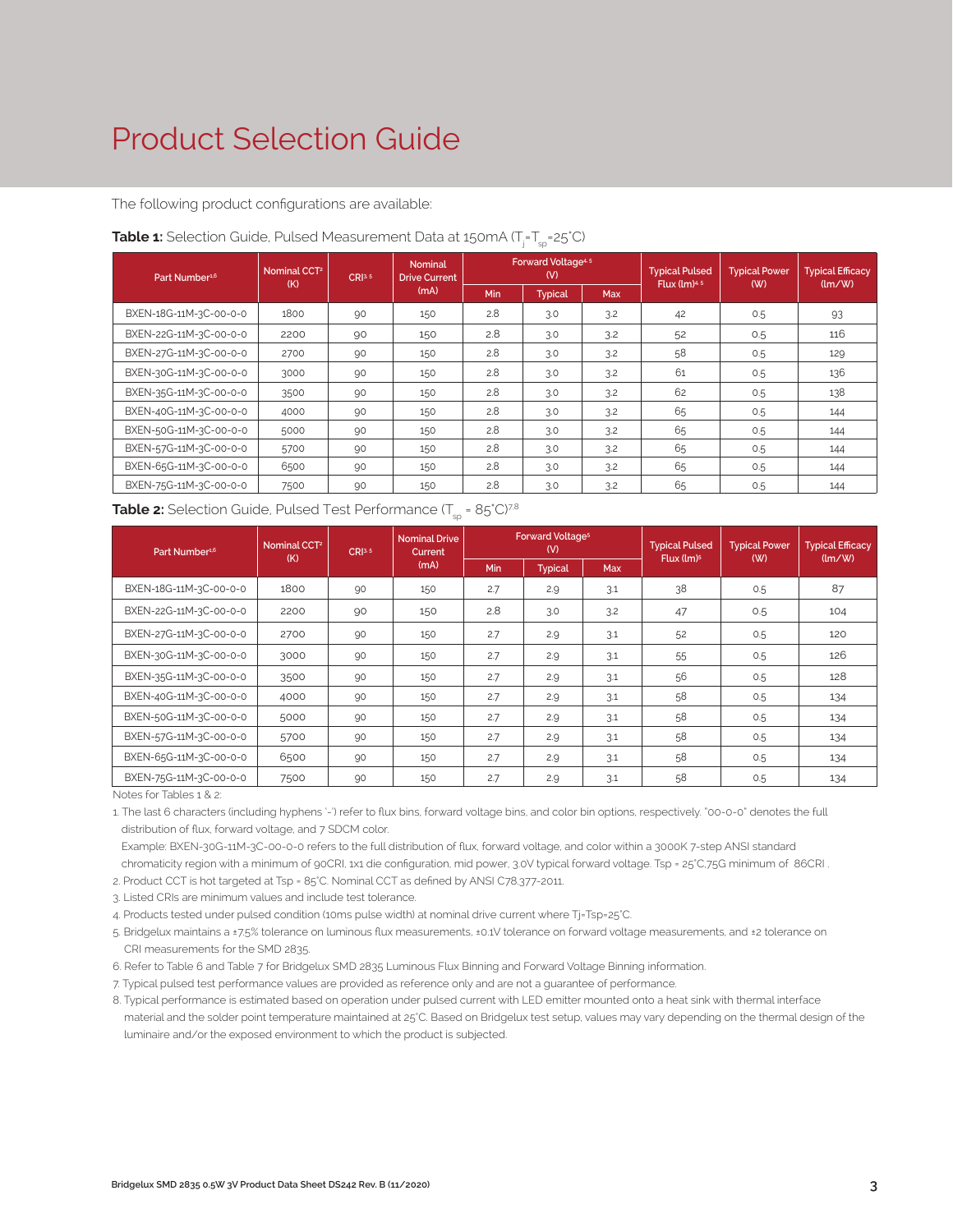### Performance at Commonly Used Drive Currents

**Table 3:** Performance at Commonly Used Drive Currents SMD 2835 LEDs are tested to the specifications shown using the nominal drive currents in Table 1. SMD 2835 may also be driven at other drive currents dependent on specific application design requirements. The performance at any drive current can be derived from the current vs. voltage characteristics shown in Figure 2 and the relative luminous flux vs. current characteristics shown in Figure 3. The performance at commonly used drive currents is summarized in Table 3.

| <b>Part Number</b>     | <b>CRI</b> | <b>Drive</b><br>Current <sup>1</sup><br>(mA) | Typical V <sub>f</sub><br>$T_{\rm sp}$ = 25°C<br>(V) | <b>Typical Power</b><br>$\overline{T}_{\text{sp}}$ = 25 °C<br>(W) | <b>Typical Pulsed</b><br>Flux <sup>2</sup><br>$T_{sp}$ = 25 $°C$<br>(lm) | <b>Typical</b><br>DC Flux <sup>3</sup><br>$T_{sp} = 85^{\circ}$ C<br>(lm) | <b>Typical</b><br><b>Efficacy</b><br>$T_{sp} = 25^{\circ}C$<br>(lm/W) |
|------------------------|------------|----------------------------------------------|------------------------------------------------------|-------------------------------------------------------------------|--------------------------------------------------------------------------|---------------------------------------------------------------------------|-----------------------------------------------------------------------|
|                        |            | 30                                           | 2.69                                                 | 0.1                                                               | 9.1                                                                      | $\overline{8}$                                                            | 113                                                                   |
|                        |            | 42                                           | 2.74                                                 | $0.1\,$                                                           | 12.6                                                                     | 10                                                                        | 110                                                                   |
| BXEN-18G-11M-3C-00-0-0 |            | 60                                           | 2.78                                                 | 0.2                                                               | 17.8                                                                     | 15                                                                        | 107                                                                   |
|                        | 90         | 90                                           | 2.86                                                 | 0.3                                                               | 26.2                                                                     | 22                                                                        | 102                                                                   |
|                        |            | 120                                          | 2.93                                                 | 0.4                                                               | 34.2                                                                     | 28                                                                        | 97                                                                    |
|                        |            | 150                                          | 3.00                                                 | 0.5                                                               | 42.0                                                                     | 38                                                                        | 93                                                                    |
|                        |            | 30                                           | 2.69                                                 | 0.1                                                               | 11.3                                                                     | 10                                                                        | 140                                                                   |
|                        |            | 42                                           | 2.74                                                 | 0.1                                                               | 15.7                                                                     | 13                                                                        | 136                                                                   |
| BXEN-22G-11M-3C-00-0-0 | 90         | 60                                           | 2.78                                                 | 0.2                                                               | 22.1                                                                     | 18                                                                        | 133                                                                   |
|                        |            | 90                                           | 2.86                                                 | 0.3                                                               | 32.5                                                                     | 27                                                                        | 126                                                                   |
|                        |            | 120<br>150                                   | 2.93<br>3.00                                         | 0.4<br>0.5                                                        | 42.3<br>52.0                                                             | 35                                                                        | 120<br>116                                                            |
|                        |            | 30                                           | 2.69                                                 | 0.1                                                               | 12.6                                                                     | 47<br>$11\,$                                                              | 156                                                                   |
|                        |            | 42                                           | 2.74                                                 | 0.1                                                               | 17.5                                                                     | 14                                                                        | 152                                                                   |
|                        |            | 60                                           | 2.78                                                 | 0.2                                                               | 24.6                                                                     | $21\,$                                                                    | 148                                                                   |
| BXEN-27G-11M-3C-00-0-0 | 90         | 90                                           | 2.86                                                 | 0.3                                                               | 36.2                                                                     | 30                                                                        | 141                                                                   |
|                        |            | 120                                          | 2.93                                                 | 0.4                                                               | 47.2                                                                     | 39                                                                        | 134                                                                   |
|                        |            | 150                                          | 3.00                                                 | 0.5                                                               | 58.0                                                                     | 52                                                                        | 129                                                                   |
|                        |            | 30                                           | 2.69                                                 | $0.1\,$                                                           | 13.2                                                                     | $12\,$                                                                    | 164                                                                   |
|                        |            | 42                                           | 2.74                                                 | 0.1                                                               | 18.4                                                                     | 15                                                                        | 160                                                                   |
|                        |            | 60                                           | 2.78                                                 | 0.2                                                               | 25.9                                                                     | 22                                                                        | 156                                                                   |
| BXEN-30G-11M-3C-00-0-0 | 90         | 90                                           | 2.86                                                 | 0.3                                                               | 38.1                                                                     | 32                                                                        | 148                                                                   |
|                        |            | 120                                          | 2.93                                                 | 0.4                                                               | 49.7                                                                     | $41\,$                                                                    | 141                                                                   |
|                        |            | 150                                          | 3.00                                                 | 0.5                                                               | 61.0                                                                     | 55                                                                        | 136                                                                   |
|                        |            | 30                                           | 2.69                                                 | $0.1\,$                                                           | 13.4                                                                     | $12\,$                                                                    | 166                                                                   |
|                        |            | 42                                           | 2.74                                                 | $0.1\,$                                                           | 18.7                                                                     | 15                                                                        | 162                                                                   |
| BXEN-35G-11M-3C-00-0-0 | 90         | 60                                           | 2.78                                                 | 0.2                                                               | 26.3                                                                     | 22                                                                        | 158                                                                   |
|                        |            | 90                                           | 2.86                                                 | 0.3                                                               | 38.7                                                                     | 32                                                                        | 150                                                                   |
|                        |            | 120                                          | 2.93                                                 | 0.4                                                               | 50.5                                                                     | $41\,$                                                                    | 144                                                                   |
|                        |            | 150                                          | 3.00                                                 | 0.5                                                               | 62.0                                                                     | 56                                                                        | 138                                                                   |
|                        |            | 30                                           | 2.69                                                 | $0.1\,$                                                           | 14.1                                                                     | 13<br>16                                                                  | 174                                                                   |
|                        |            | 42<br>60                                     | 2.74<br>2.78                                         | 0.1<br>0.2                                                        | 19.6<br>27.6                                                             | 23                                                                        | 170<br>166                                                            |
| BXEN-40G-11M-3C-00-0-0 | 90         | 90                                           | 2.86                                                 | 0.3                                                               | 40.6                                                                     | 34                                                                        | 158                                                                   |
|                        |            | 120                                          | 2.93                                                 | 0.4                                                               | 52.9                                                                     | 43                                                                        | 151                                                                   |
|                        |            | 150                                          | 3.00                                                 | 0.5                                                               | 65.0                                                                     | 58                                                                        | 144                                                                   |
|                        |            | 30                                           | 2.69                                                 | 0.1                                                               | 14.1                                                                     | 13                                                                        | 174                                                                   |
|                        |            | 42                                           | 2.74                                                 | $0.1\,$                                                           | 19.6                                                                     | 16                                                                        | 170                                                                   |
|                        |            | 60                                           | 2.78                                                 | 0.2                                                               | 27.6                                                                     | 23                                                                        | 166                                                                   |
| BXEN-50G-11M-3C-00-0-0 | 90         | 90                                           | 2.86                                                 | 0.3                                                               | 40.6                                                                     | 34                                                                        | 158                                                                   |
|                        |            | 120                                          | 2.93                                                 | 0.4                                                               | 52.9                                                                     | 43                                                                        | 151                                                                   |
|                        |            | 150                                          | 3.00                                                 | 0.5                                                               | 65.0                                                                     | 58                                                                        | 144                                                                   |
|                        |            | 30                                           | 2.69                                                 | 0.1                                                               | 14.1                                                                     | 13                                                                        | 174                                                                   |
|                        |            | 42                                           | 2.74                                                 | $0.1\,$                                                           | 19.6                                                                     | 16                                                                        | 170                                                                   |
| BXEN-57G-11M-3C-00-0-0 | 90         | 60                                           | 2.78                                                 | 0.2                                                               | 27.6                                                                     | 23                                                                        | 166                                                                   |
|                        |            | 90                                           | 2.86                                                 | 0.3                                                               | 40.6                                                                     | 34                                                                        | 158                                                                   |
|                        |            | 120                                          | 2.93                                                 | 0.4                                                               | 52.9                                                                     | 43                                                                        | 151                                                                   |
|                        |            | 150                                          | 3.00                                                 | 0.5                                                               | 65.0                                                                     | 58                                                                        | 144                                                                   |
|                        |            | 30                                           | 2.69                                                 | 0.1<br>0.1                                                        | 14.1                                                                     | 13<br>16                                                                  | 174                                                                   |
|                        |            | 42<br>60                                     | 2.74<br>2.78                                         | 0.2                                                               | 19.6<br>27.6                                                             | 23                                                                        | 170<br>166                                                            |
| BXEN-65G-11M-3C-00-0-0 | 90         | 90                                           | 2.86                                                 | 0.3                                                               | 40.6                                                                     | 34                                                                        | 158                                                                   |
|                        |            | 120                                          | 2.93                                                 | 0.4                                                               | 52.9                                                                     | 43                                                                        | 151                                                                   |
|                        |            | 150                                          | 3.00                                                 | 0.5                                                               | 65.0                                                                     | 58                                                                        | 144                                                                   |
|                        |            | 30                                           | 2.69                                                 | $0.1\,$                                                           | 14.1                                                                     | 13                                                                        | 174                                                                   |
|                        |            | 42                                           | 2.74                                                 | 0.1                                                               | 19.6                                                                     | 16                                                                        | 170                                                                   |
|                        |            | 60                                           | 2.78                                                 | 0.2                                                               | 27.6                                                                     | 23                                                                        | 166                                                                   |
| BXEN-75G-11M-3C-00-0-0 | 90         | 90                                           | 2.86                                                 | 0.3                                                               | 40.6                                                                     | 34                                                                        | 158                                                                   |
|                        |            | 120                                          | 2.93                                                 | 0.4                                                               | 52.9                                                                     | 43                                                                        | 151                                                                   |
|                        |            | 150                                          | 3.00                                                 | 0.5                                                               | 65.0                                                                     | 58                                                                        | 144                                                                   |

Notes for Tables 3:

1. Alternate drive currents in Table 3 are provided for reference only and are not a guarantee of performance.

2. Bridgelux maintains a ± 7.5% tolerance on flux measurements.

**Bridgelux SMD 2835 0.5W 3V Product Data Sheet DS242 Rev. B (11/2020)**  3. Typical stabilized DC performance values are provided as reference only and are not a guarantee of performance.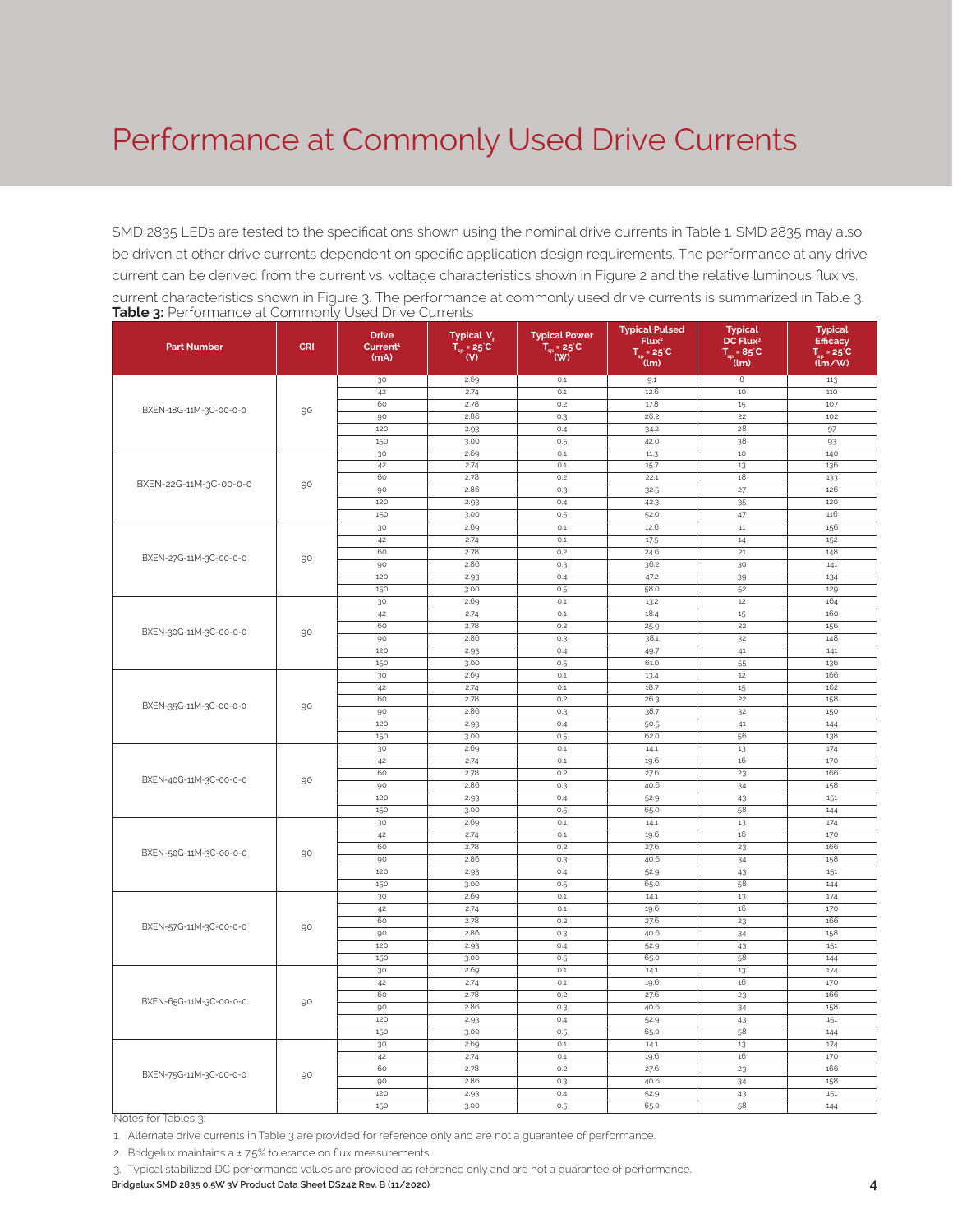## Electrical Characteristics

#### **Table 4:** Electrical Characteristics

|                          | <b>Drive Current</b> |                | <b>Forward Voltage</b><br>$(V)$ 2.3 |                | <b>Typical</b><br><b>Temperature</b><br><b>Coefficient</b>     | <b>Typical</b><br><b>Thermal</b><br><b>Resistance</b>                |  |
|--------------------------|----------------------|----------------|-------------------------------------|----------------|----------------------------------------------------------------|----------------------------------------------------------------------|--|
| Part Number <sup>1</sup> | (mA)                 | <b>Minimum</b> | <b>Typical</b>                      | <b>Maximum</b> | of Forward<br>Voltage<br>$\Delta V_{\rm s}/\Delta T$<br>(mV/C) | <b>Junction</b><br>to Solder Point <sup>4</sup><br>$R_{j-sp}$ (°C/W) |  |
| BXEN-XXG-11M-3C-00-0-0   | 150                  | 2.8            | 3.0                                 | 3.2            | $-1.35$                                                        | 24                                                                   |  |

Notes for Tables 4:

1. The last 6 characters (including hyphens '-') refer to flux bins, forward voltage bins, and color bin options, respectively. "00-0-0" denotes the full distribution of flux, forward voltage, and 7 SDCM color.

 Example: BXEN-30G-11M-3C-00-0-0 refers to the full distribution of flux, forward voltage, and color within a 3000K 7-step ANSI standard chromaticity region with a minimum of 90CRI, 1x1 die configuration, mid power, 3.0V typical forward voltage.

2. Bridgelux maintains a tolerance of ± 0.1V on forward voltage measurements. Voltage minimum and maximum values at the nominal drive current are guaranteed by 100% test.

3. Products tested under pulsed condition (10ms pulse width) at nominal drive current where Tsp = 25°C.

4. Thermal resistance value was calculated using total electrical input power; optical power was not subtracted from input power.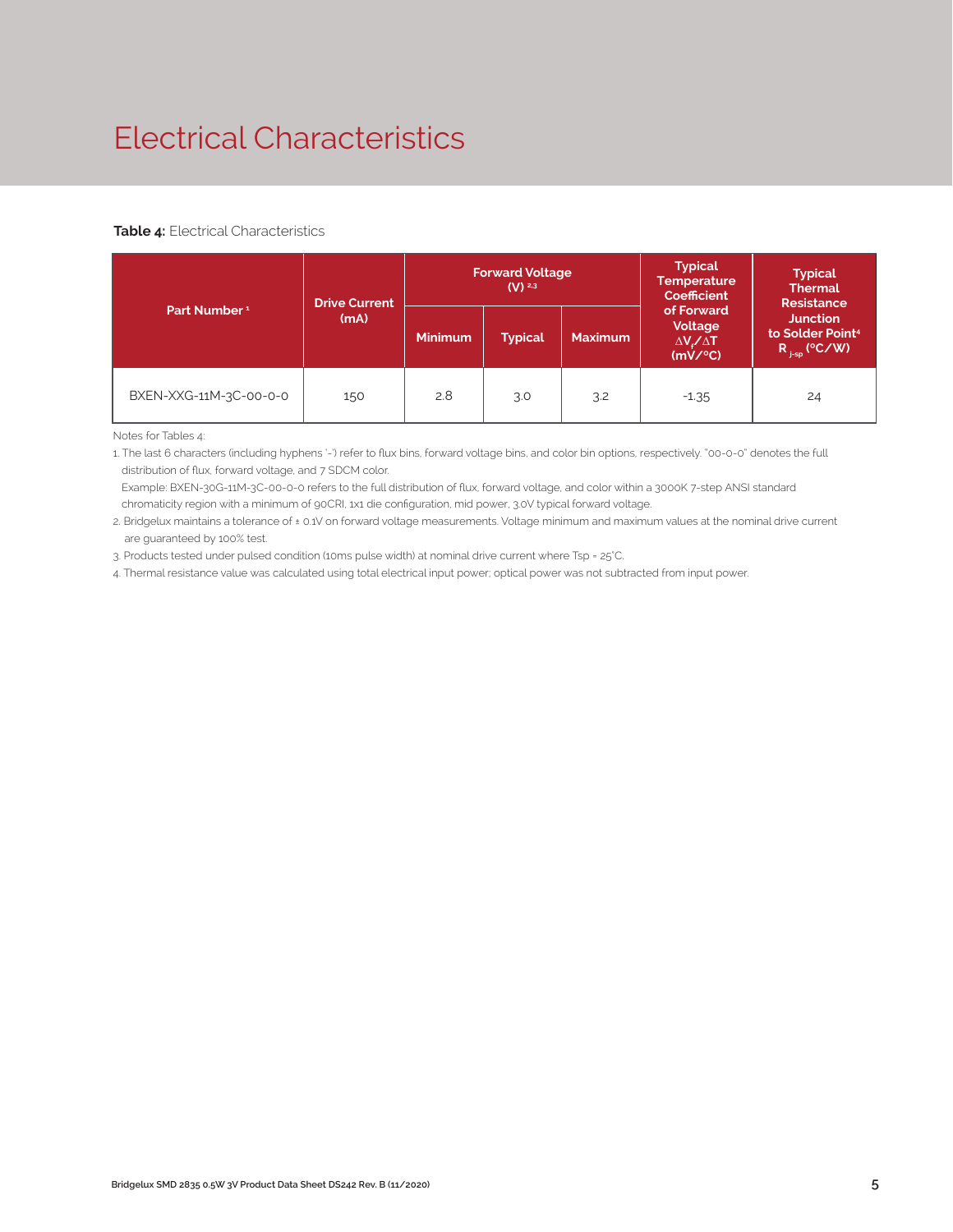# Absolute Maximum Ratings

### **Table 5:** Maximum Ratings

| Parameter                                             | Maximum Rating                                  |  |  |  |  |
|-------------------------------------------------------|-------------------------------------------------|--|--|--|--|
| LED Junction Temperature $(T_i)$                      | $125^{\circ}$ C                                 |  |  |  |  |
| Storage Temperature                                   | $-40^{\circ}$ C to $+105^{\circ}$ C             |  |  |  |  |
| Operating Solder Point Temperature (T <sub>Sp</sub> ) | $-40^{\circ}$ C to $+105^{\circ}$ C             |  |  |  |  |
| <b>Soldering Temperature</b>                          | 260°C or lower for a maximum of 10 seconds      |  |  |  |  |
| Maximum Drive Current                                 | 240mA                                           |  |  |  |  |
| Maximum Peak Pulsed Forward Current <sup>1</sup>      | 360 <sub>m</sub> A                              |  |  |  |  |
| Maximum Reverse Voltage <sup>2</sup>                  |                                                 |  |  |  |  |
| Moisture Sensitivity Rating                           | MSL <sub>3</sub>                                |  |  |  |  |
| Electrostatic Discharge                               | 2kV HBM, JEDEC-JS-001-HBM and JEDEC-JS-001-2012 |  |  |  |  |

Notes for Tables 5:

1. Bridgelux recommends a maximum duty cycle of 10% and pulse width of 10 ms when operating LED SMD at maximum peak pulsed current specified. Maximum peak pulsed current indicate values where LED SMD can be driven without catastrophic failures.

2. Light emitting diodes are not designed to be driven in reverse voltage and will not produce light under this condition. no rating is provided.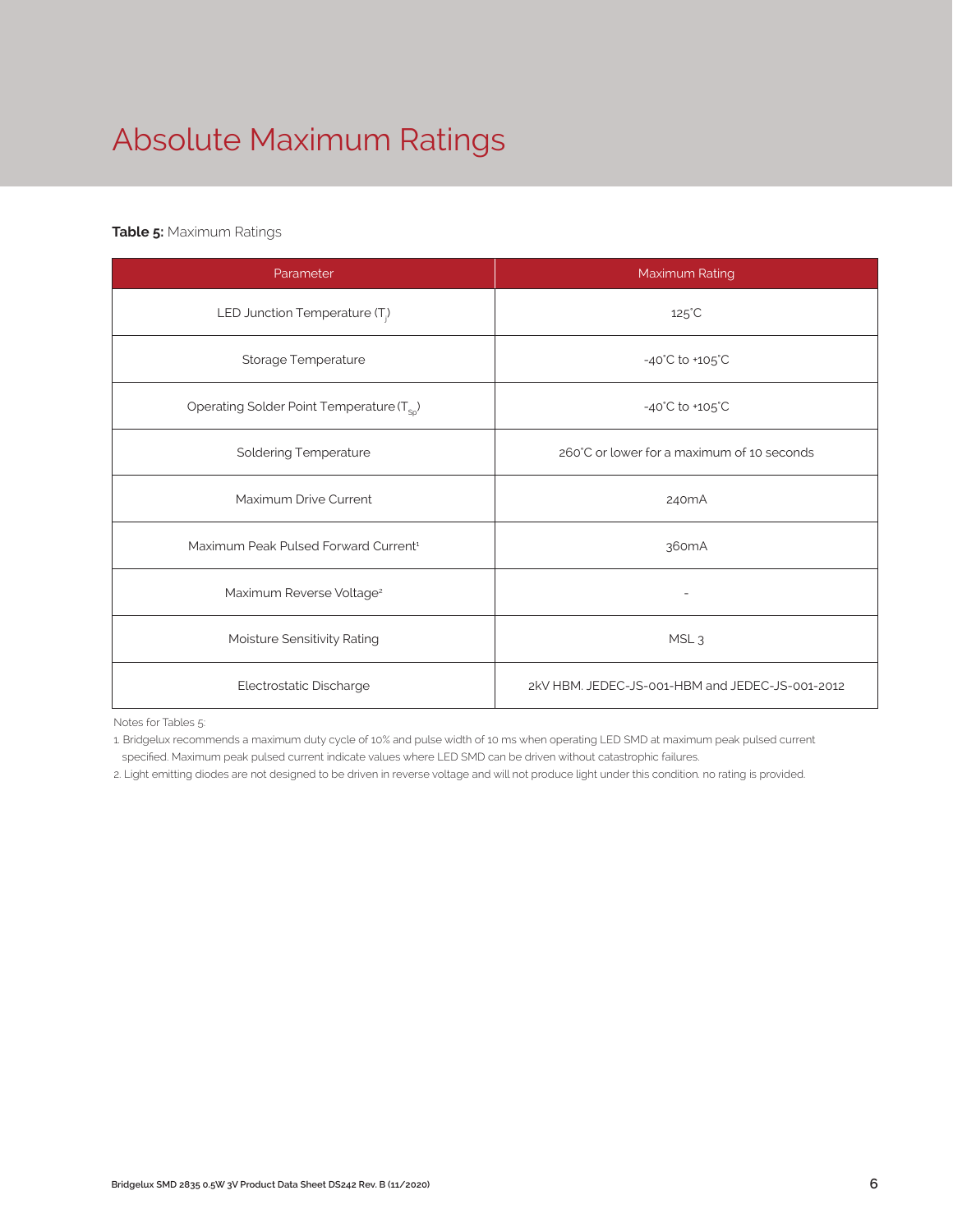## Product Bin Definitions

Table 6 lists the standard photometric luminous flux bins for Bridgelux SMD 2835 LEDs. Although several bins are listed, product availability in a particular bin varies by production run and by product performance. Not all bins are available in all CCTs.

| <b>Bin Code</b> | Minimum | <b>Maximum</b> | <b>Unit</b> | <b>Condition</b> |  |
|-----------------|---------|----------------|-------------|------------------|--|
| 28              | 40      | 45             |             |                  |  |
| 29              | 45      | 50             |             |                  |  |
| 2A              | 50      | 55             |             |                  |  |
| 2B              | 55      | 60             | lm          | $I_F = 150mA$    |  |
| 2C              | 60      | 65             |             |                  |  |
| 2D              | 65      | 70             |             |                  |  |
| 2E              | 70      | 75             |             |                  |  |

### **Table 6:** Luminous Flux Bin Definitions at 150mA, T<sub>sp</sub>=25°C

Note for Tables 6:

1. Bridgelux maintains a tolerance of ±7.5% on luminous flux measurements.

### **Table 7:** Forward Voltage Bin Definition at 150mA, T<sub>sp</sub>=25°C

| <b>Bin Code</b> | <b>Minimum</b> | <b>Maximum</b> | <b>Unit</b> | <b>Condition</b> |
|-----------------|----------------|----------------|-------------|------------------|
|                 | 2.7            | 2.8            |             |                  |
|                 | 2.8            | 2.0            |             |                  |
|                 | 2.9            | 3.0            |             | $I_F = 150mA$    |
|                 | 3.0            | 3.1            |             |                  |
|                 | 3.1            | 3.2            |             |                  |

Note for Tables 7:

1. Bridgelux maintains a tolerance of ± 0.1V on forward voltage measurements.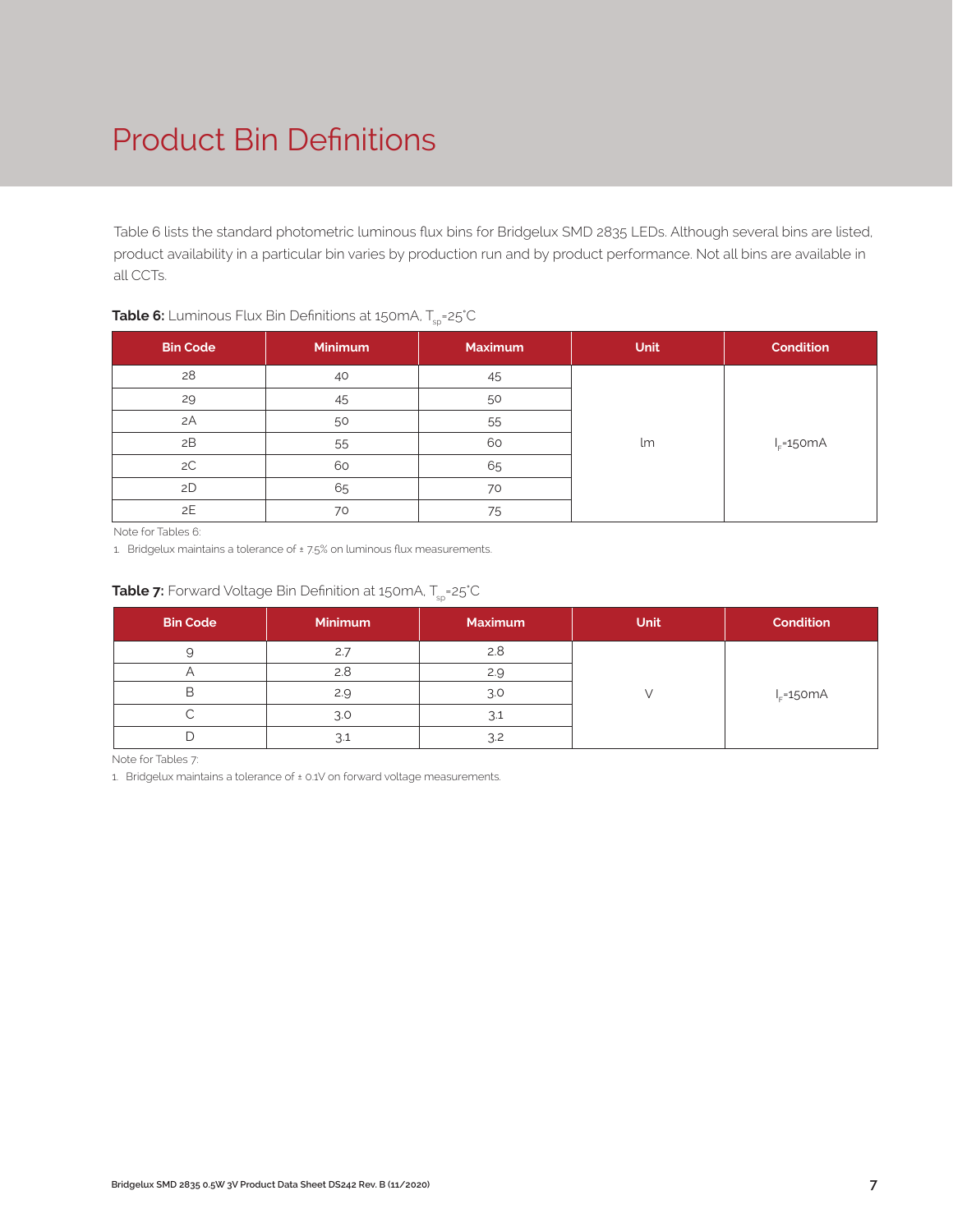### Product Bin Definitions

| <b>CCT</b>                    |                    |              | <b>Center Point</b> |                   |                   | <b>Ellipse</b>        |                  |  |
|-------------------------------|--------------------|--------------|---------------------|-------------------|-------------------|-----------------------|------------------|--|
|                               | <b>Color Space</b> | $\mathsf{x}$ | Y                   | <b>Major Axis</b> | <b>Minor Axis</b> | <b>Rotation Angle</b> | <b>Color Bin</b> |  |
| 1800k (T <sub>sp</sub> =25°C) | 5SDCM              | 0.5496       | 0.4081              | 0.0160            | 0.00765           | 53.70                 | 5                |  |
|                               | 3 SDCM             | 0.4958       | 0.4204              | 0.00863           | 0.00398           | 49.27                 | $\mathbf{1}$     |  |
| 2200K (T <sub>sp</sub> =25°C) | 5 SDCM             | 0.4958       | 0.4204              | 0.01438           | 0.00663           | 49.27                 | 1/A/B/C/D        |  |
|                               | 3 SDCM             | 0.4578       | 0.4101              | 0.00810           | 0.00420           | 53.70                 | $\mathbf{1}$     |  |
| 2700K                         | 5 SDCM             | 0.4578       | 0.4101              | 0.01350           | 0.00700           | 53.70                 | 1/A/B/C/D        |  |
|                               | 3 SDCM             | 0.4338       | 0.4030              | 0.00834           | 0.00408           | 53.22                 | $\mathbf{1}$     |  |
| 3000K                         | 5 SDCM             | 0.4338       | 0.4030              | 0.01390           | 0.00680           | 53.22                 | 1/A/B/C/D        |  |
| 3500K                         | 3 SDCM             | 0.4073       | 0.3917              | 0.00927           | 0.00414           | 54.00                 | $\mathbf{1}$     |  |
|                               | 5 SDCM             | 0.4073       | 0.3917              | 0.01545           | 0.00690           | 54.00                 | 1/A/B/C/D        |  |
| 4000K                         | 3 SDCM             | 0.3818       | 0.3797              | 0.00939           | 0.00402           | 53.72                 | $\mathbf{1}$     |  |
|                               | 5 SDCM             | 0.3818       | 0.3797              | 0.01565           | 0.00670           | 53.72                 | 1/A/B/C/D        |  |
| 5000K                         | 3 SDCM             | 0.3447       | 0.3553              | 0.00822           | 0.00354           | 59.62                 | $\mathbf{1}$     |  |
|                               | 5 SDCM             | 0.3447       | 0.3553              | 0.01370           | 0.00590           | 59.62                 | 1/A/B/C/D        |  |
|                               | 3 SDCM             | 0.3287       | 0.3417              | 0.00746           | 0.00320           | 59.09                 | $\mathbf{1}$     |  |
| 5700K                         | 5 SDCM             | 0.3287       | 0.3417              | 0.01243           | 0.00533           | 59.09                 | 1/A/B/C/D        |  |
|                               | 3 SDCM             | 0.3123       | 0.3282              | 0.00669           | 0.00285           | 58.57                 | $\mathbf{1}$     |  |
| 6500K                         | 5 SDCM             | 0.3123       | 0.3282              | 0.01115           | 0.00475           | 58.57                 | 1/A/B/C/D        |  |
|                               | 3 SDCM             | 0.3000       | 0.3250              | 0.00669           | 0.00285           | 58.57                 | $\mathbf{1}$     |  |
| 7500K (T <sub>sp</sub> =25°C) | 5 SDCM             | 0.3000       | 0.3250              | 0.01115           | 0.00475           | 58.57                 | 1/A/B/C/D        |  |

#### **Table 8:** 3- and 5-step MacAdam Ellipse Color Bin Definitions

| Point       |             | 2200K (T <sub>m</sub> =25°C) |        | 2700K  |             | 3000K  | 3500K        |        |        | 4000K  |              | 5000K  |          | 5700K  |             | 6500K  |        | 7500K (T <sub>on</sub> =25°C) |            |
|-------------|-------------|------------------------------|--------|--------|-------------|--------|--------------|--------|--------|--------|--------------|--------|----------|--------|-------------|--------|--------|-------------------------------|------------|
|             | $\mathbf x$ | y                            | x      | y      | $\mathbf x$ | y      | $\mathsf{x}$ | y      | x      | y      | $\mathsf{x}$ | y      | <b>x</b> | y      | $\mathbf x$ | y      | x      | y                             | <b>Bin</b> |
|             | 0.5193      | 0.4422                       | 0.4813 | 0.4319 | 0.4562      | 0.4260 | 0.4299       | 0.4165 | 0.4006 | 0.4044 | 0.3551       | 0.3760 | 0.3376   | 0.3616 | 0.3205      | 0.3481 | 0.3074 | 0.3441                        |            |
| <b>ANSI</b> | 0.4942      | 0.4363                       | 0.4562 | 0.426  | 0.4299      | 0.4165 | 0.3996       | 0.4015 | 0.3736 | 0.3874 | 0.3376       | 0.3616 | 0.3207   | 0.3462 | 0.3028      | 0.3304 | 0.2897 | 0.3264                        |            |
|             | 0.4753      | 0.3996                       | 0.4373 | 0.3893 | 0.4147      | 0.3814 | 0.3889       | 0.3690 | 0.3670 | 0.3578 | 0.3366       | 0.3369 | 0.3222   | 0.3243 | 0.3068      | 0.3113 | 0.2937 | 0.3073                        |            |
|             | 0.4973      | 0.4047                       | 0.4593 | 0.3944 | 0.4373      | 0.3893 | 0.4147       | 0.3814 | 0.3898 | 0.3716 | 0.3515       | 0.3487 | 0.3366   | 0.3369 | 0.3221      | 0.3261 | 0.3090 | 0.3221                        | F/F/       |
|             | 0.5068      | 0.4393                       | 0.4687 | 0.4289 | 0.4431      | 0.4213 | 0.4148       | 0.4090 | 0.3871 | 0.3959 | 0.3463       | 0.3687 | 0.3290   | 0.3538 | 0.3115      | 0.3391 | 0.2986 | 0.3353                        | G/H        |
| V-up        | 0.5001      | 0.4272                       | 0.4618 | 0.4170 | 0.4377      | 0.4101 | 0.4112       | 0.3996 | 0.3847 | 0.3873 | 0.3457       | 0.3617 | 0.3290   | 0.3470 | 0.3124      | 0.3328 | 0.2994 | 0.3289                        |            |
|             | 0.4863      | 0.4022                       | 0.4483 | 0.3919 | 0.4260      | 0.3854 | 0.4018       | 0.3752 | 0.3784 | 0.3647 | 0.3440       | 0.3427 | 0.3290   | 0.3300 | 0.3144      | 0.3186 | 0.3014 | 0.3147                        |            |
| V-down      | 0.4925      | 0.4134                       | 0.4542 | 0.4031 | 0.4310      | 0.3960 | 0.4053       | 0.3844 | 0.3807 | 0.3730 | 0.3445       | 0.3495 | 0.3290   | 0.3369 | 0.3135      | 0.3250 | 0.3005 | 0.3210                        |            |
| H-left      | 0.4848      | 0.4180                       | 0.4468 | 0.4077 | 0.4223      | 0.3990 | 0.3941       | 0.3848 | 0.3702 | 0.3722 | 0.3371       | 0.3490 | 0.3215   | 0.3350 | 0.3048      | 0.3207 | 0.2917 | 0.3169                        |            |
|             | 0.4905      | 0.4194                       | 0.4524 | 0.4089 | 0.4283      | 0.4013 | 0.4012       | 0.3885 | 0.3755 | 0.3755 | 0.3395       | 0.3509 | 0.3240   | 0.3372 | 0.3081      | 0.3240 | 0.2958 | 0.3208                        |            |
|             | 0.5083      | 0.4235                       | 0.4703 | 0.4132 | 0.4468      | 0.4077 | 0.4223       | 0.3990 | 0.3950 | 0.3875 | 0.3533       | 0.3620 | 0.3371   | 0.3490 | 0.3213      | 0.3373 | 0.3082 | 0.3331                        |            |
| H-right     | 0.5013      | 0.4219                       | 0.4632 | 0.4115 | 0.4394      | 0.4052 | 0.4133       | 0.3945 | 0.3880 | 0.3834 | 0.3498       | 0.3592 | 0.3334   | 0.3456 | 0.3165      | 0.3325 | 0.3042 | 0.3292                        |            |
| Center      | 0.4958      | 0.4204                       | 0.4578 | 0.4101 | 0.4338      | 0.4030 | 0.4073       | 0.3917 | 0.3818 | 0.3797 | 0.3447       | 0.3553 | 0.3287   | 0.3417 | 0.3123      | 0.3282 | 0.3000 | 0.3250                        |            |

Notes for Tables 8:

1. Color binning at  $T_{sp}$ =85°C unless otherwise specified

2. Bridgelux maintains a tolerance of ± 0.007 on x and y color coordinates in the CIE 1931 color space.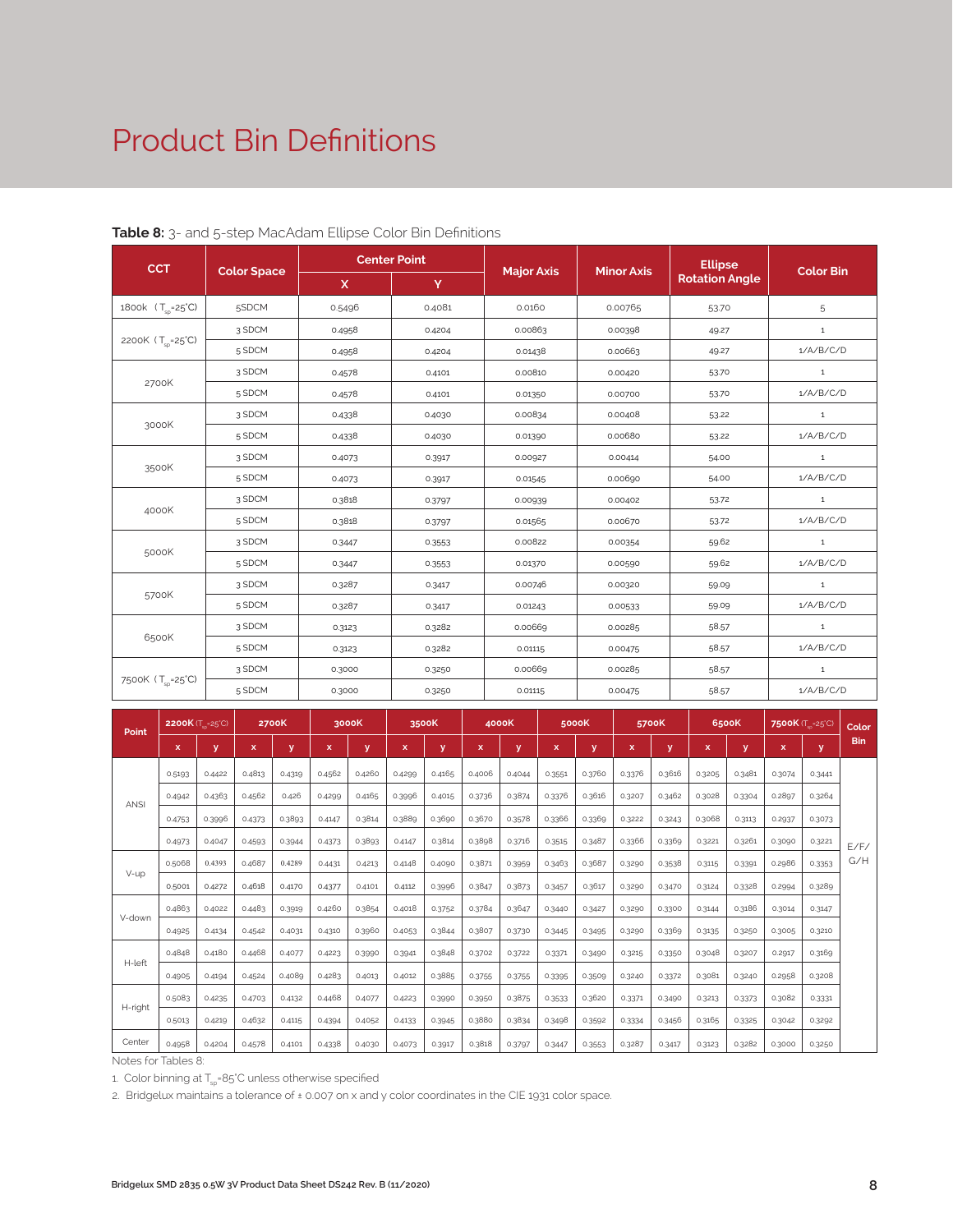### Product Bin Definitions

### **Figure 1: C.I.E. 1931 Chromaticity Diagram (9 Color Bin Structure, Hot-color Targeted at T<sub>sp</sub>=85°C, 18G /22G /75G** at T<sub>sp</sub>=25°C)



0.3900 0.4000 0.4100 0.4200 **y** 0.4300  $0.440$ 0.4500 0.4700 0.4800 0.4900 0.5000 0.5100 0.5200 **x** 2200K Tsp=25℃ **1 A B C D E F H G**









0.2980 0.3080 0.3180 0.3280

x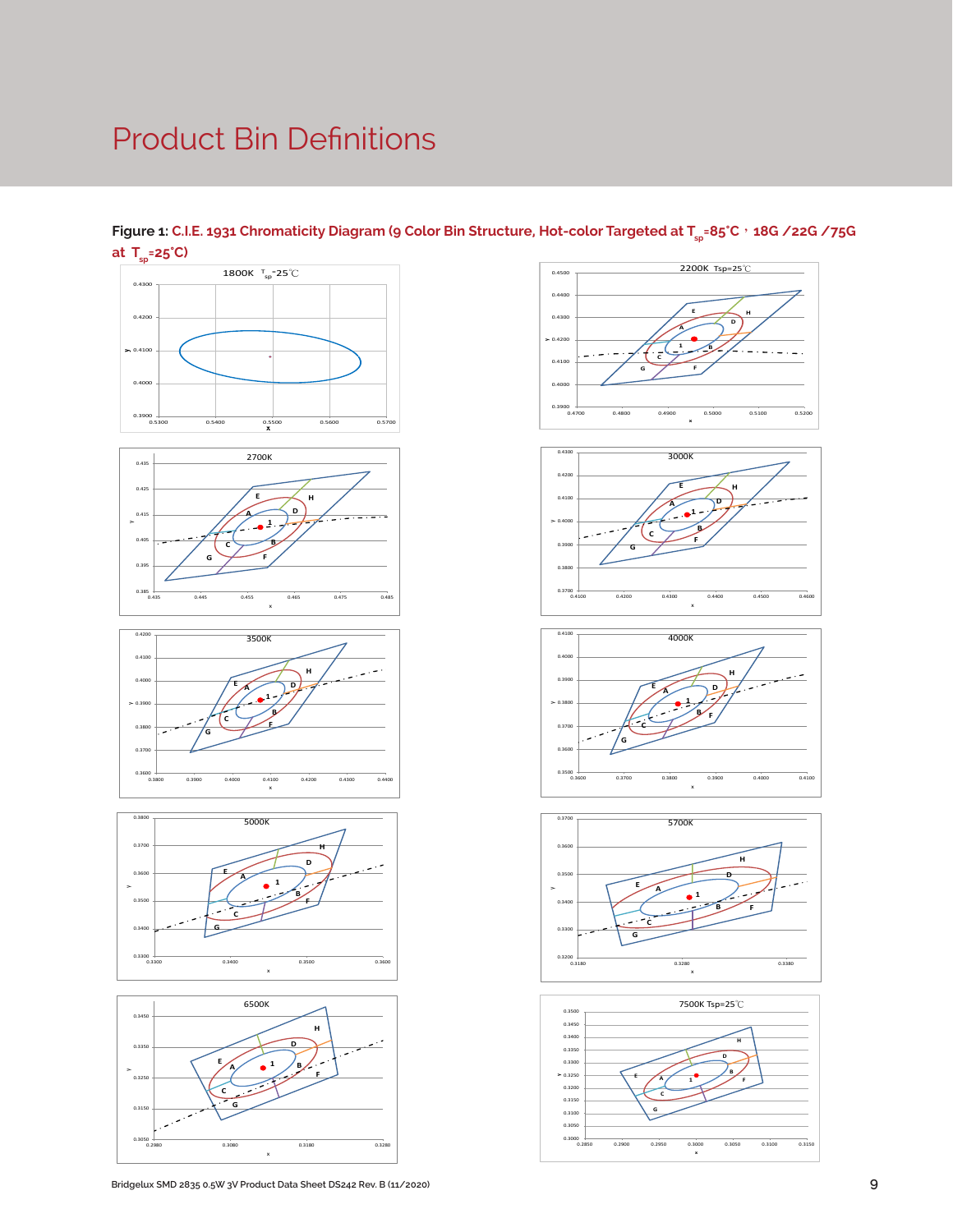### Performance Curves

### Figure 2: Drive Current vs. Voltage (T<sub>SD</sub>=25°C)



Figure 3: Typical Relative Luminous Flux vs. Drive Current (T<sub>sp</sub>=25°C)



Note for Figure 3:

1. Bridgelux does not recommend driving mid power LEDs at low currents. Doing so may produce unpredictable results. Pulse width modulation (PWM) is recommended for dimming effects.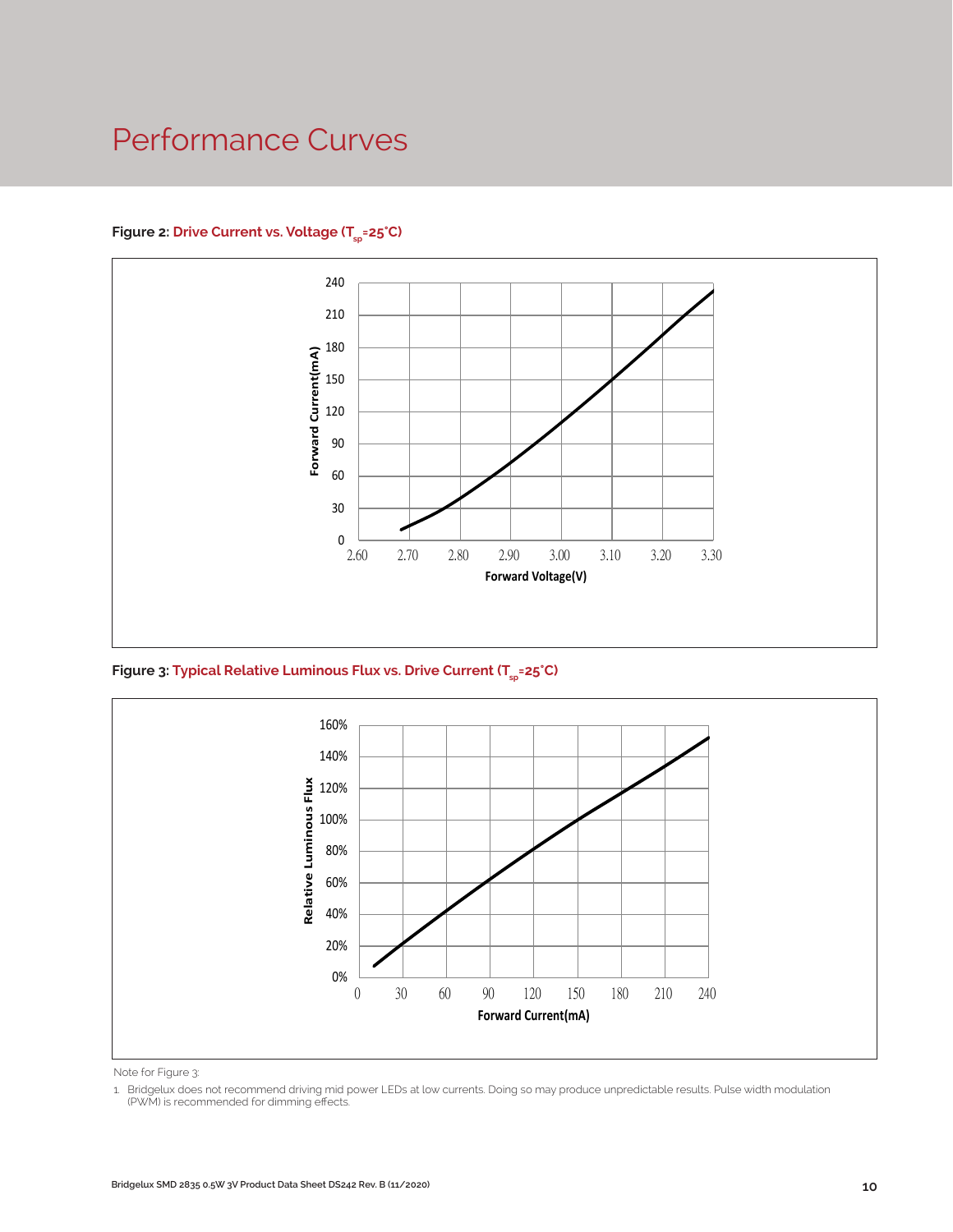### Performance Curves



### **Figure 4: Typical Relative Flux vs. Solder Point Temperature**

**Figure 5: Typical ccx Shift vs. Solder Point Temperature**



Notes for Figures 4 & 5:

<sup>1.</sup> Characteristics shown for warm white based on 3000K and 90 CRI.

<sup>2.</sup> Characteristics shown for neutral white based on 4000K and 90 CRI.

<sup>3.</sup> Characteristics shown for cool white based on 5000K and 90 CRI.

<sup>4.</sup> For other color SKUs, the shift in color will vary. Please contact your Bridgelux Sales Representative for more information.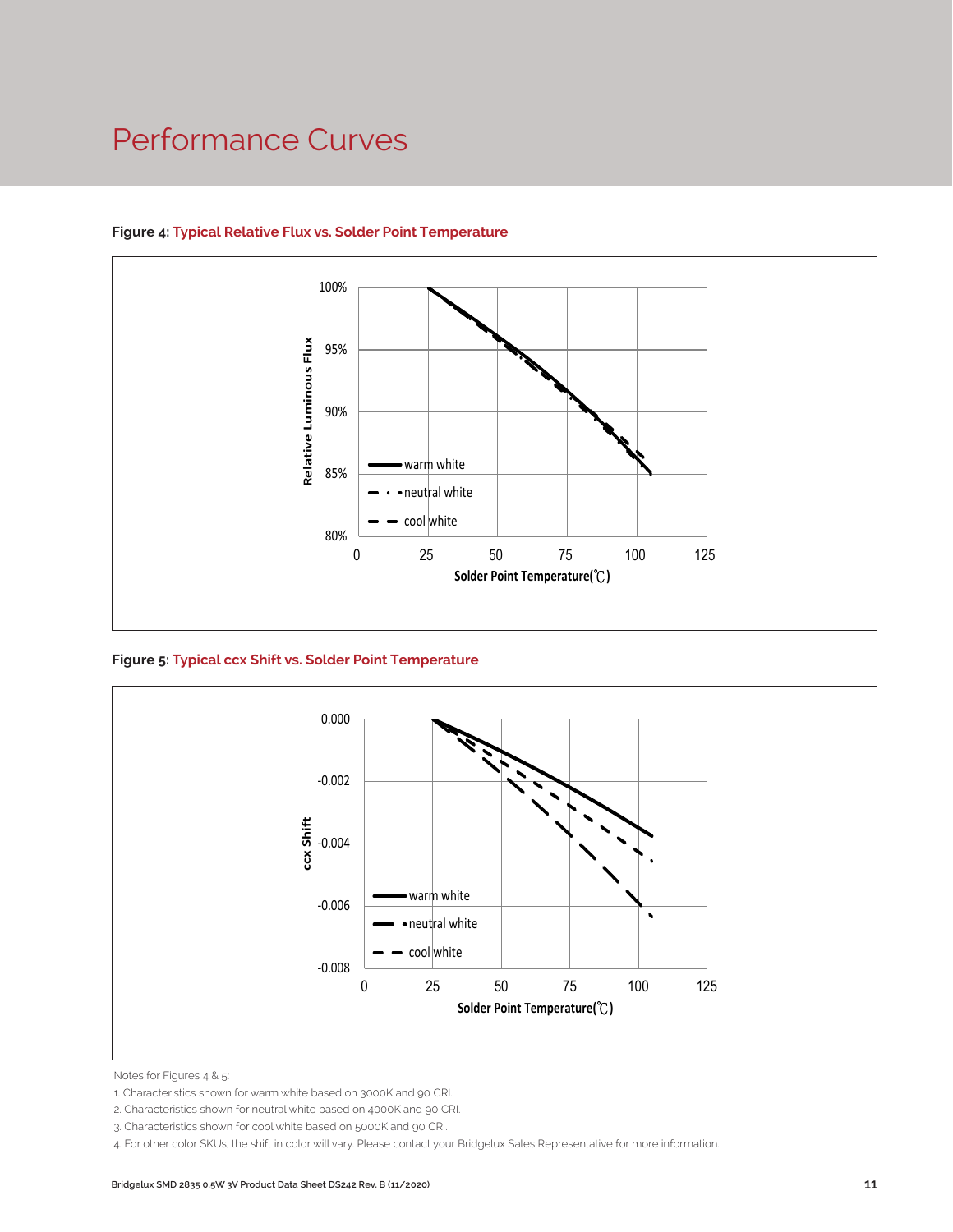### Performance Curves



### **Figure 6: Typical ccy Shift vs. Solder Point Temperature**

Notes for Figure 6:

1. Characteristics shown for warm white based on 3000K and 90 CRI.

2. Characteristics shown for neutral white based on 4000K and 90 CRI.

3. Characteristics shown for cool white based on 5000K and 90 CRI.

4. For other color SKUs, the shift in color will vary. Please contact your Bridgelux Sales Representative for more information.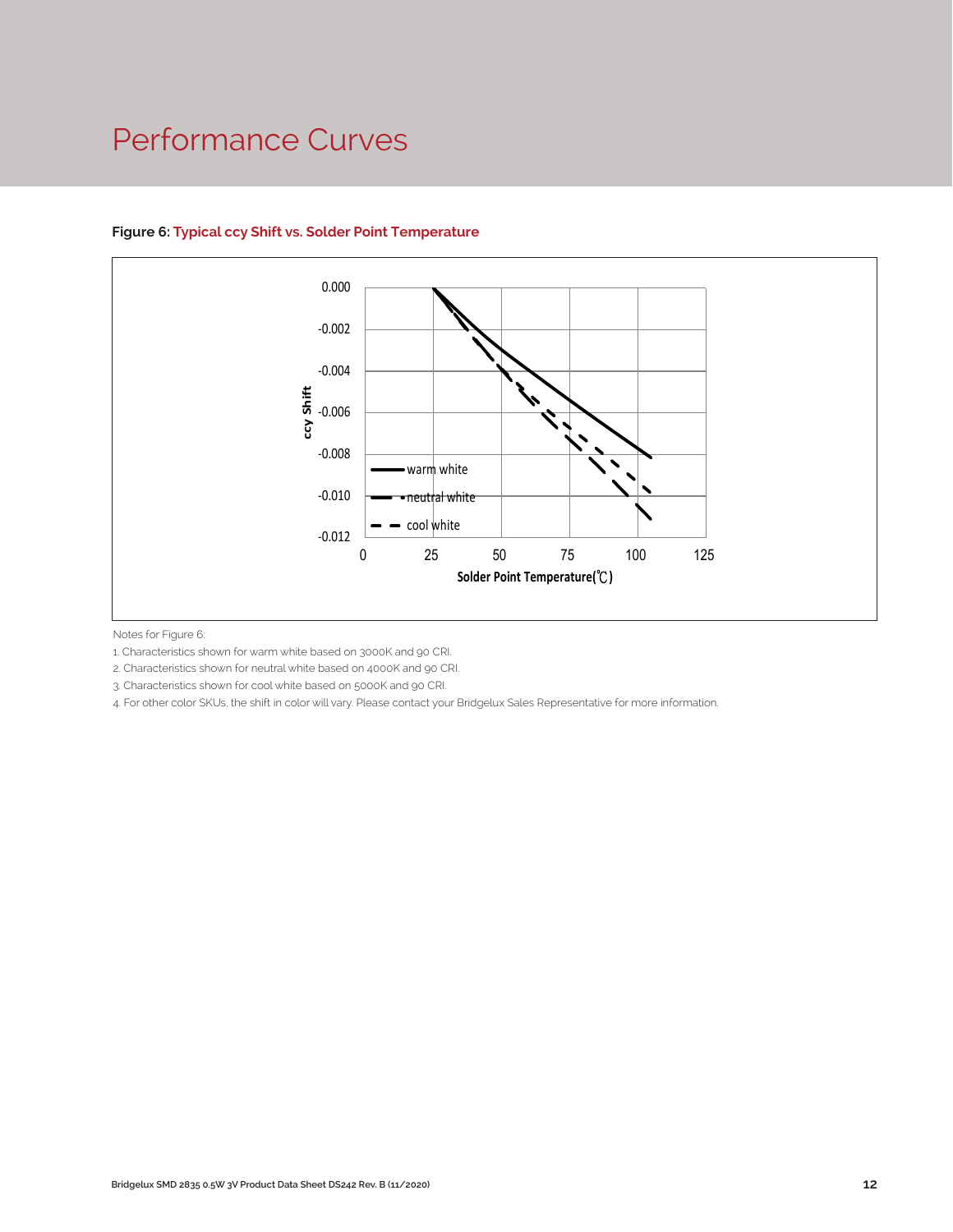### Typical Radiation Pattern



### Figure 7: Typical Spatial Radiation Pattern at 150mA, T<sub>sp</sub>=25°C

Notes for Figure 7:

1. Typical viewing angle is 120°.

2. The viewing angle is defined as the off axis angle from the centerline where luminous intensity (Iv) is ½ of the peak value.

### Figure 8: Typical Polar Radiation Pattern at 150mA, T<sub>sp</sub>=25°C

.

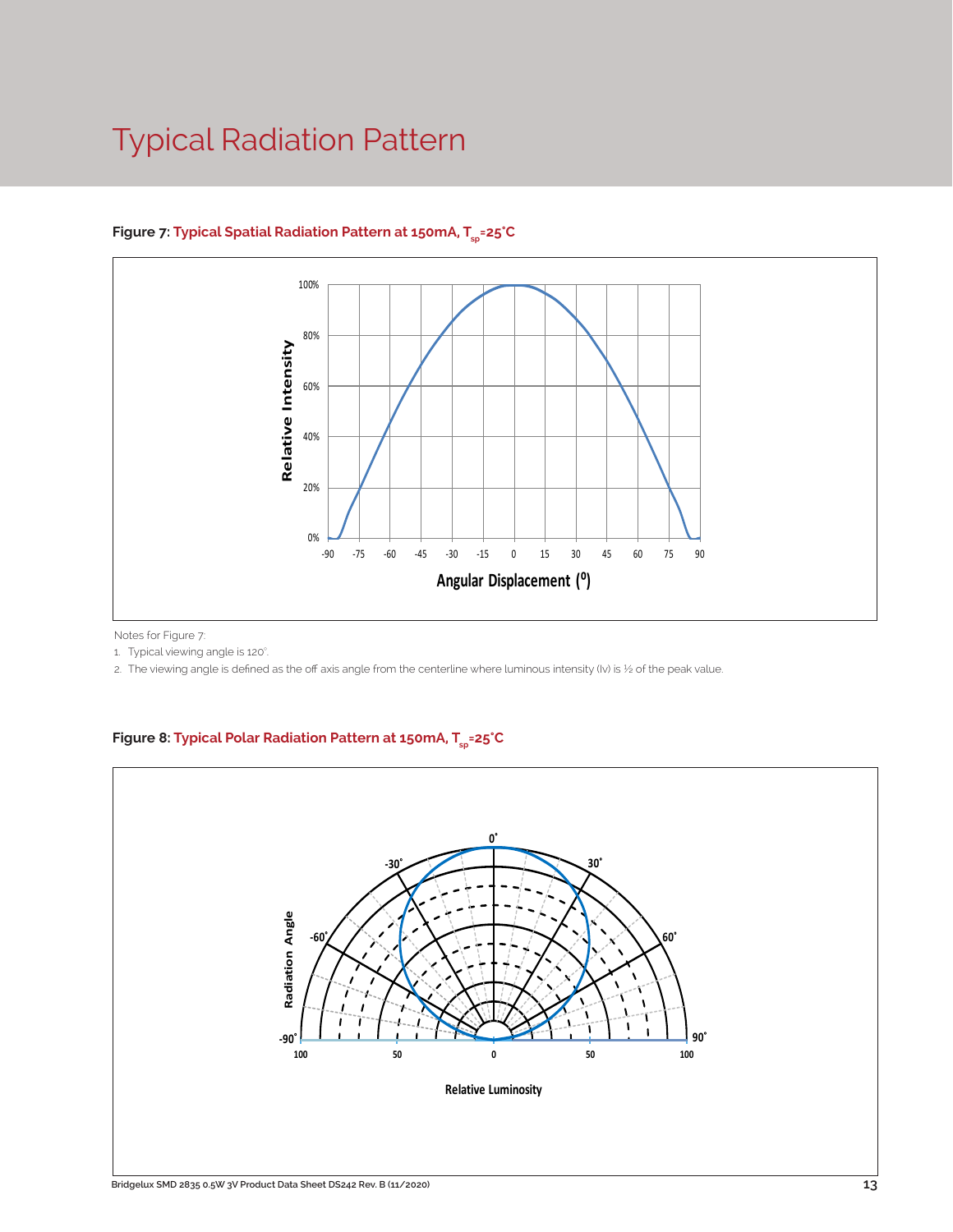# Typical Color Spectrum

### **Figure 9: Typical Color Spectrum**



Notes for Figure 9:

1. Color spectra measured at nominal current for Tsp = 25°C

2. Color spectra shown for 90 CRI products.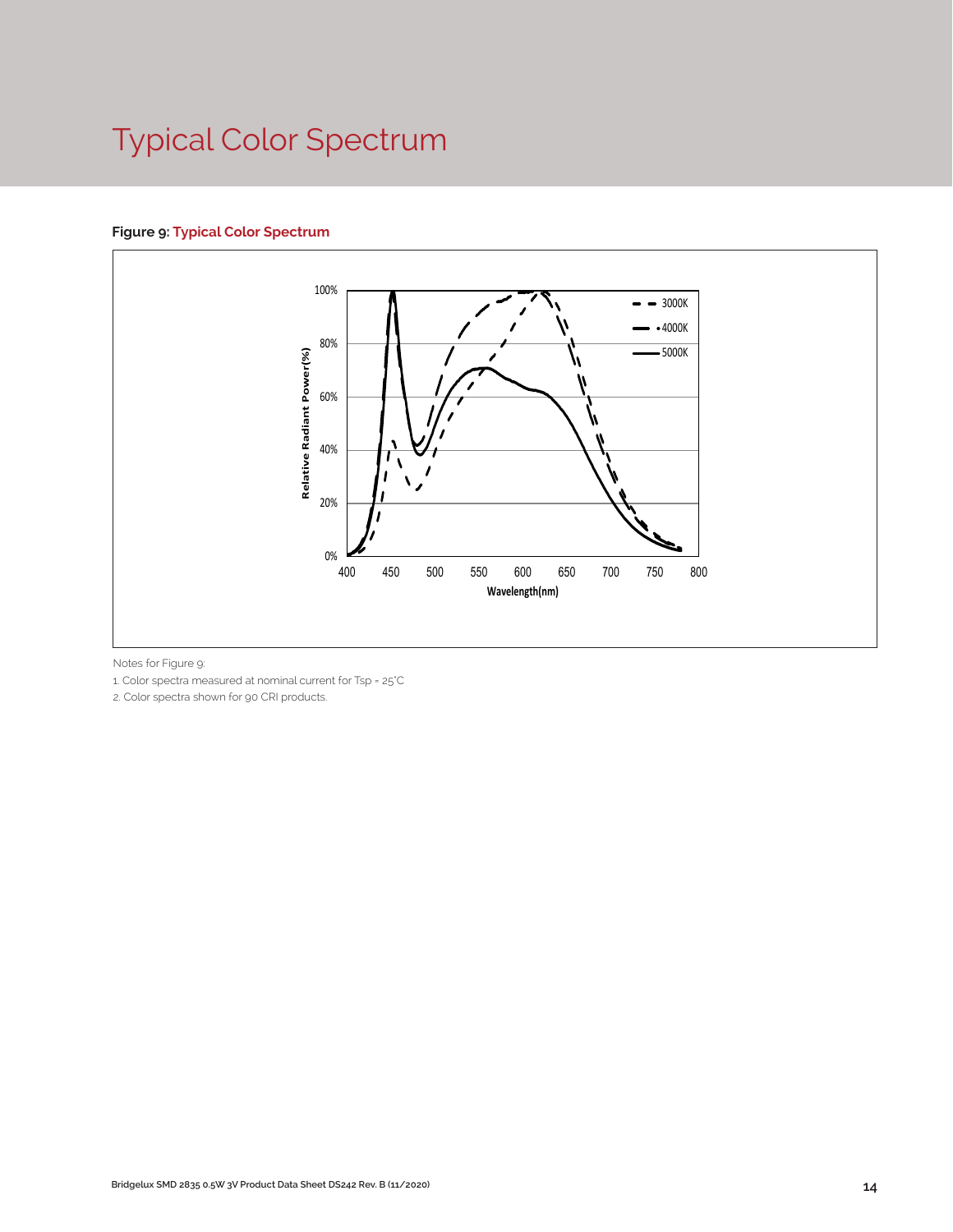### Mechanical Dimensions

#### **Figure 10: Drawing for SMD 2835**









**Bottom view** 

Notes for Figure 10:

1. Drawings are not to scale.

- 2. Drawing dimensions are in millimeters.
- 3. Different mould pattern differences may

4. Unless otherwise specified, tolerances are ± 0.10mm.

### Recommended PCB Soldering Pad Pattern

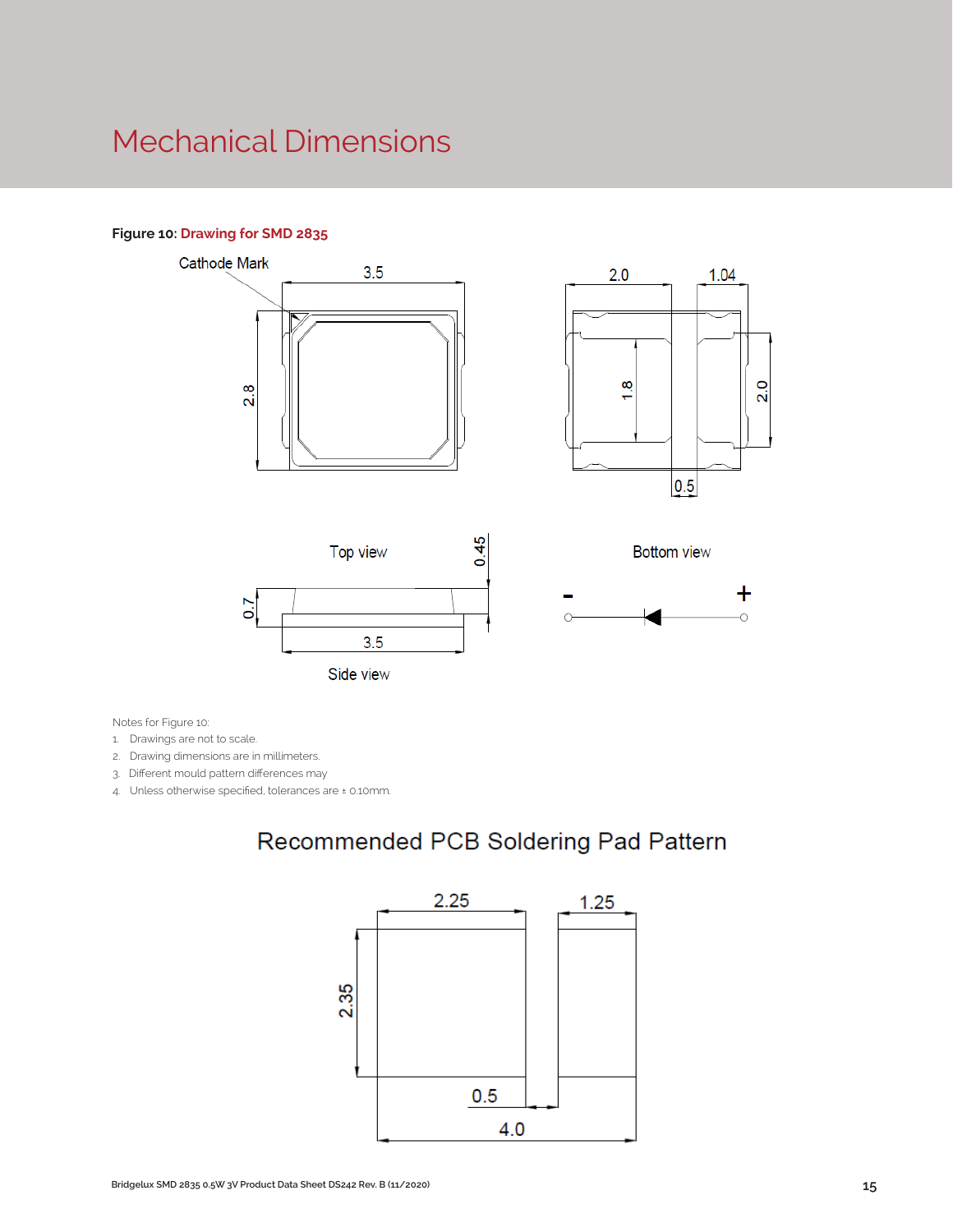# Reliability

#### **Table 9:** Reliability Test Items and Conditions

| No.            | <b>Items</b>                        | <b>Reference</b><br><b>Standard</b>                                                | <b>Test Conditions</b>                                                                                 | <b>Drive</b><br><b>Current</b> | <b>Test Duration</b> | <b>Units</b><br><b>Failed/Tested</b> |
|----------------|-------------------------------------|------------------------------------------------------------------------------------|--------------------------------------------------------------------------------------------------------|--------------------------------|----------------------|--------------------------------------|
| 1              | Moisture/Reflow Sensitivity         | $T_{\text{cld}}$ = 260°C, 10sec,<br>J-STD-020E<br>Precondition: 60°C, 60%RH, 168hr |                                                                                                        | $\sim$                         | 3 reflows            | 0/22                                 |
| $\overline{c}$ | Low Temperature Storage             | JESD22-A119                                                                        | $T_a = -40^{\circ}C$                                                                                   | $\sim$                         | 1000 hours           | 0/22                                 |
| 3              | High Temperature Storage            | JESD22-A103D                                                                       | $T_a = 100^{\circ}$ C                                                                                  | $\sim$                         | 1000 hours           | 0/22                                 |
| 4              | Low Temperature Operating Life      | JESD22-A108D<br>$T_s = -40^{\circ}C$                                               |                                                                                                        | 240 <sub>m</sub> A             | 1000 hours           | 0/22                                 |
| 5              | Temperature Humidity Operating Life | JESD22-A101C                                                                       | $T_{\rm sn}$ =85°C, RH=85%                                                                             |                                | 1000 hours           | 0/22                                 |
| 6              | High Temperature Operating Life     | JESD22-A108D                                                                       | $T_{\rm SD} = 85^{\circ}C$                                                                             | 240 <sub>m</sub> A             | 1000 hours           | 0/22                                 |
| $\overline{7}$ | Power switching                     | IEC62717:2014                                                                      | $T_{\rm SD} = 85^{\circ}C$<br>30 sec on, 30 sec off                                                    | 240 <sub>m</sub> A             | 30000 cycles         | 0/22                                 |
| 8              | Thermal Shock                       | JESD22-A106B                                                                       | $T_s = -40^{\circ}C \sim 100^{\circ}C$ ;<br>Dwell: 15min; Transfer: 10sec                              | $\sim$                         | 200 cycles           | 0/22                                 |
| 9              | Temperature Cycle                   | JESD22-A104E                                                                       | $T_a = -40^{\circ}C - 100^{\circ}C$ ;<br>Dwell at extreme temperature: 15min;<br>Ramp rate < 105°C/min |                                | 200 cycles           | 0/22                                 |
| 10             | Electrostatic Discharge             | JS-001-2012                                                                        | HBM, $2KV$ , $1.5k\Omega$ , 100pF,<br>Alternately positive or negative                                 | $\overline{\phantom{m}}$       |                      | 0/22                                 |

### **Passing Criteria**

| <b>Item</b>                     | <b>Symbol</b> | <b>Test Condition</b> | <b>Passing Criteria</b> |
|---------------------------------|---------------|-----------------------|-------------------------|
| Forward Voltage                 |               | 240 <sub>m</sub> A    | ΔVf<10%                 |
| Luminous Flux                   | ۲v            | 240mA                 | ΔFν<30%                 |
| <b>Chromaticity Coordinates</b> | (x, y)        | 240mA                 | Δu'v'<0.007             |

Notes for Tables 9:

1. Measurements are performed after allowing the LEDs to return to room temperature

2.  $\mathsf{T}_{\mathsf{std}}$  : reflow soldering temperature;  $\mathsf{T}_{\mathsf{g}}$  : ambient temperature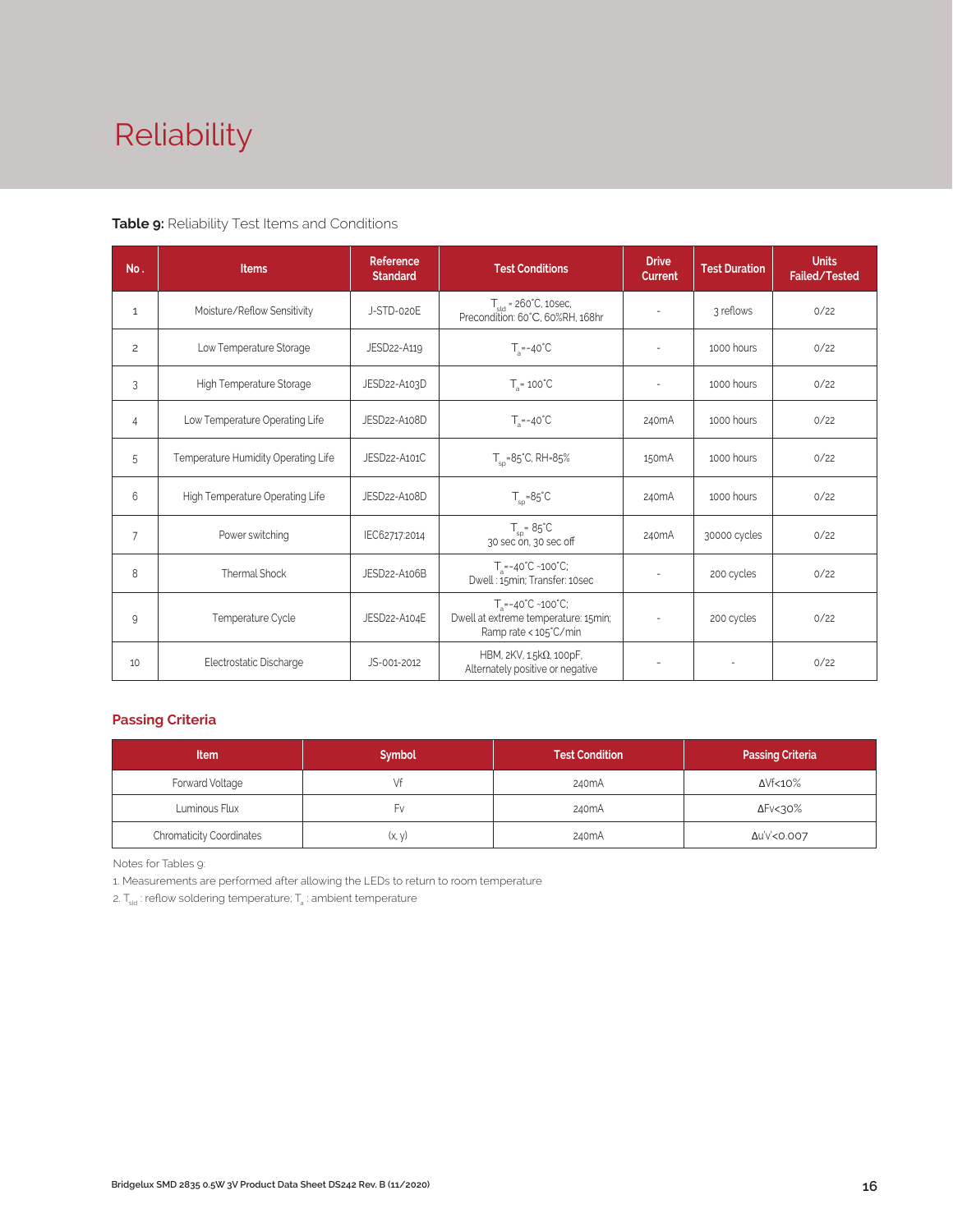### Reflow Characteristics

#### **Figure 11 : Reflow Profile**



| <b>Profile Feature</b>                                                 | <b>Lead Free Assembly</b> |  |
|------------------------------------------------------------------------|---------------------------|--|
| Temperature Min. (Ts_min)                                              | $160^{\circ}$ C           |  |
| Temperature Max. (Ts_max)                                              | $205^{\circ}C$            |  |
| Time (ts) from Ts_min to Ts_max                                        | 60-150 seconds            |  |
| Ramp-Up Rate (TL to Tp)                                                | 3 °C/second               |  |
| Liquidus Temperature (TL)                                              | 220 °C                    |  |
| Time (TL) Maintained Above TL                                          | 60-150 seconds            |  |
| Peak Temp(Tp)                                                          | 260 °C max.               |  |
| Time (Tp) Within 5 °C of the Specified Classification Temperature (Tc) | 25 seconds max.           |  |
| Ramp-Down Rate (Tp to TL)                                              | 5 °C/second max.          |  |
| Time 25 °C to Peak Temperature                                         | 10 minutes max.           |  |

#### **Figure 12 : Pick and Place**



Note for Figure 12:

1. When using a pick and place machine, choose a nozzle that has a larger diameter than the LED's emitting surface. Using a Pick-and-Place nozzle with a smaller diameter than the size of the LEDs emitting surface will cause damage and may also cause the LED to not illuminate.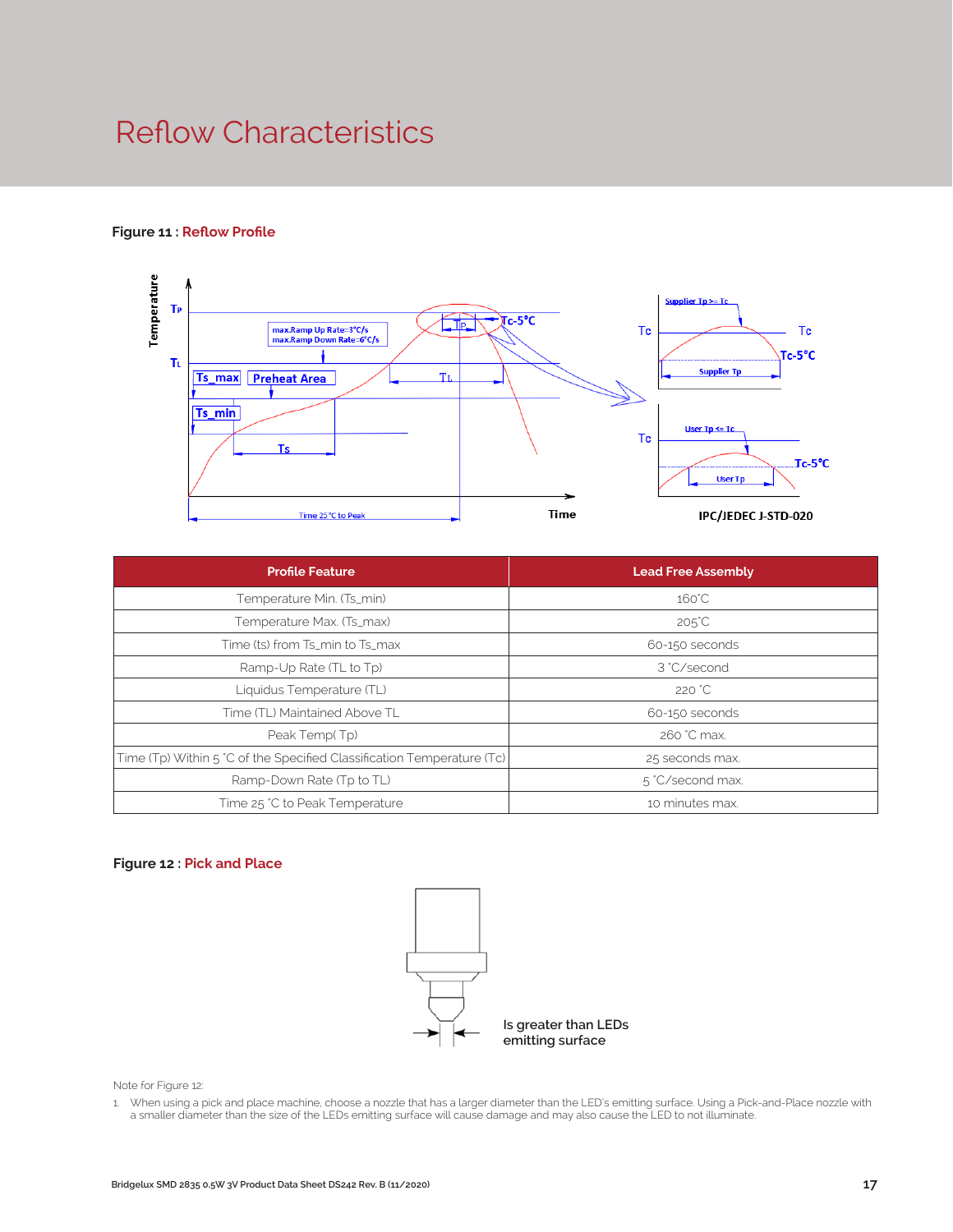### Packaging

#### **Figure 13: Emitter Reel Drawings**



Note for Figure 13:

1. Drawings are not to scale. Drawing dimensions are in millimeters.

#### **Figure 14: Emitter Tape Drawings**





Note for Figure 14:

1. Drawings are not to scale. Drawing dimensions are in millimeters.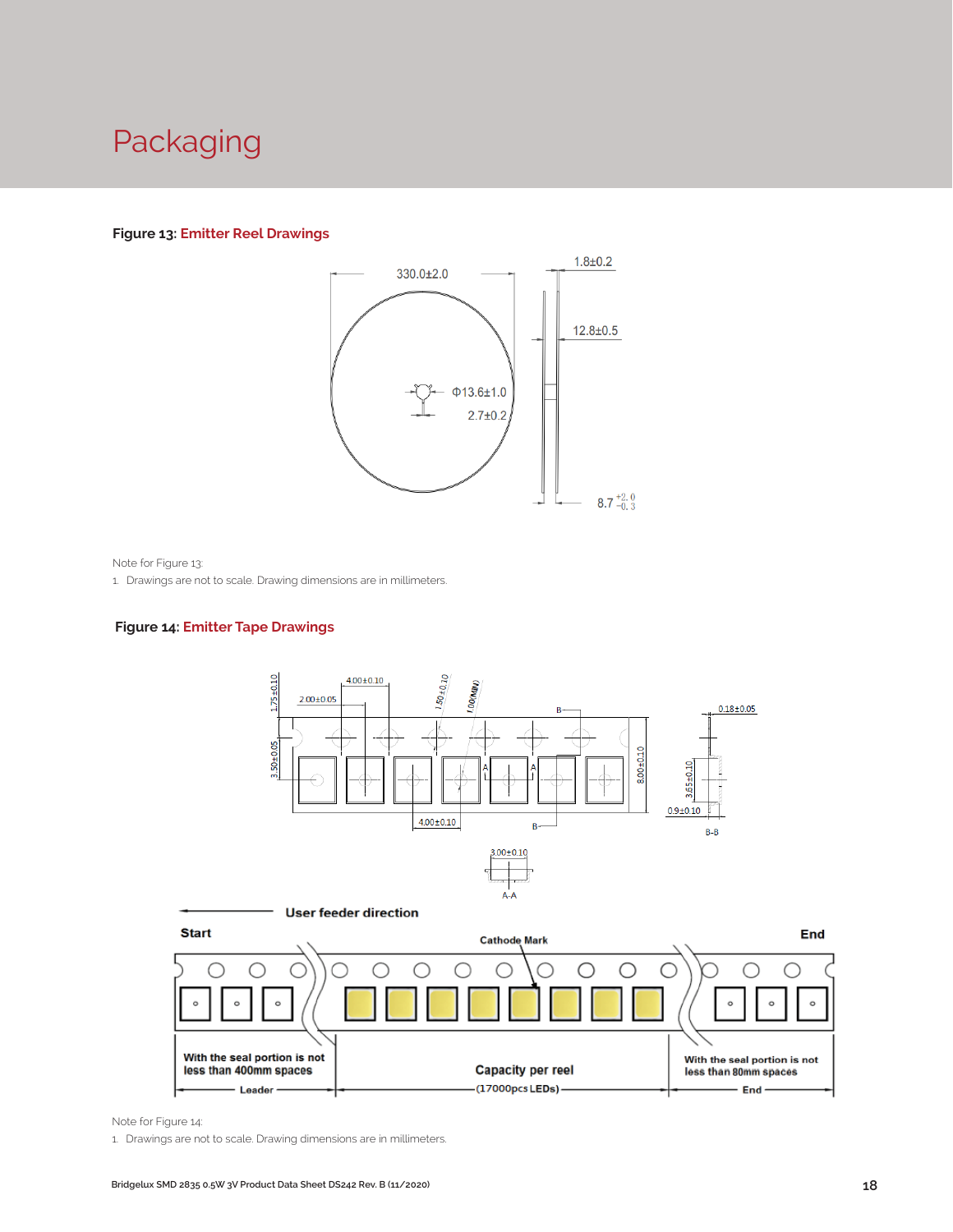## Packaging



### **Figure 15: Emitter Reel Packaging Drawings**

Note for Figure 15:

1. Drawings are not to scale.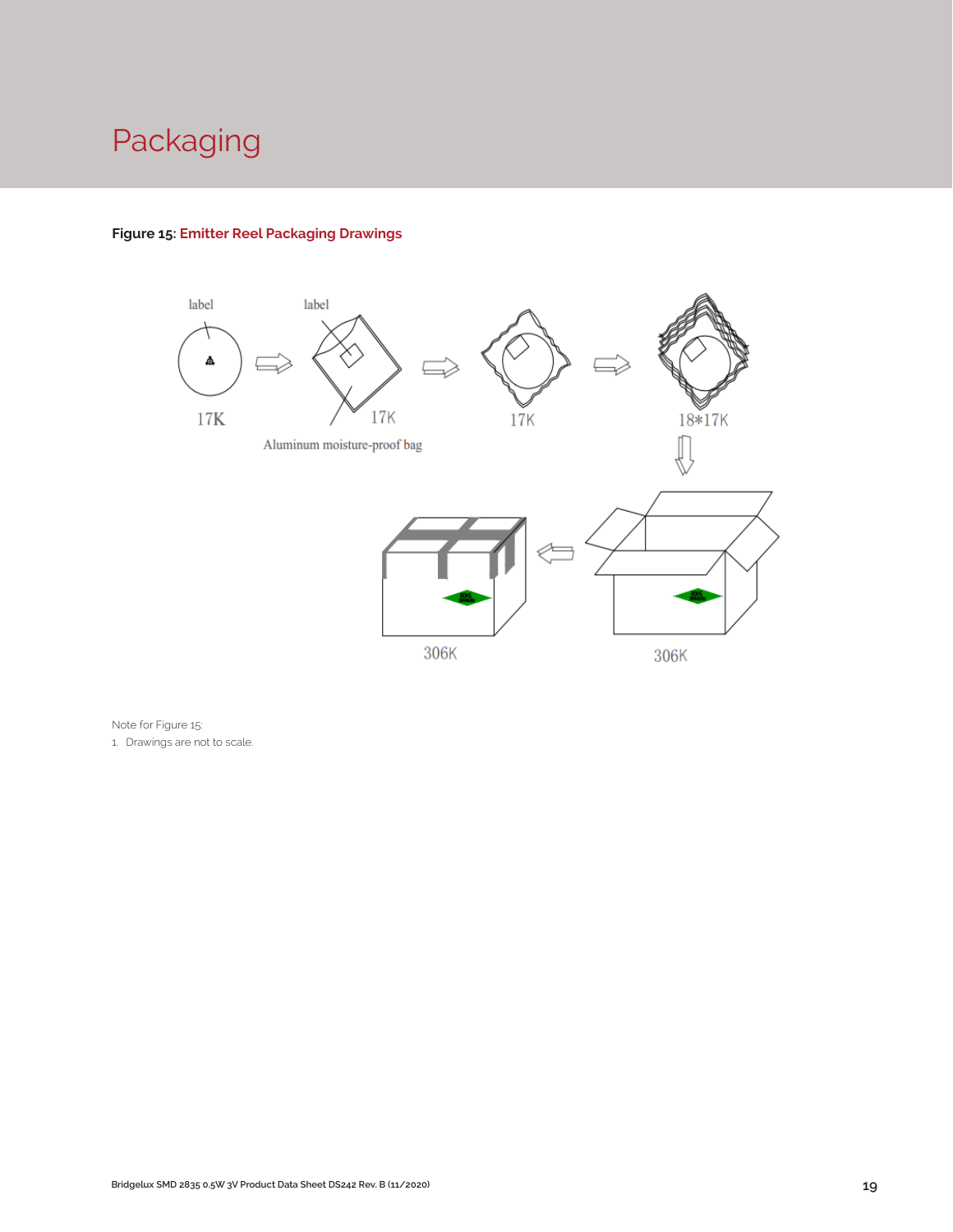# Design Resources

Please contact your Bridgelux sales representative for assistance.

### **Precautions**

#### **CAUTION: CHEMICAL EXPOSURE HAZARD**

Exposure to some chemicals commonly used in luminaire manufacturing and assembly can cause damage to the LED emitter. Please consult Bridgelux Application Note AN51 for additional information.

#### **CAUTION: EYE SAFETY**

Eye safety classification for the use of Bridgelux SMD LED emitter is in accordance with IEC specification EN62471: Photobiological Safety of Lamps and Lamp Systems. SMD LED emitters are classified as Risk Group 1 when operated at or below the maximum drive current. Please use appropriate precautions. It is important that employees working with LEDs are trained to use them safely.

#### **CAUTION: RISK OF BURN**

Do not touch the SMD LED emitter during operation. Allow the emitter to cool for a sufficient period of time before handling. The SMD LED emitter may reach elevated temperatures such that could burn skin when touched.

### **CAUTION**

#### **CONTACT WITH LIGHT EMITTING SURFACE (LES)**

Avoid any contact with the LES. Do not touch the LES of the emitter or apply stress to the LES (yellow phosphor resin area). Contact may cause damage to the emitter

Optics and reflectors must not be mounted in contact with the LES (yellow phosphor resin area).

### Disclaimers

#### **MINOR PRODUCT CHANGE POLICY**

The rigorous qualification testing on products offered by Bridgelux provides performance assurance. Slight cosmetic changes that do not affect form, fit, or function may occur as Bridgelux continues product optimization.

#### **STANDARD TEST CONDITIONS**

Unless otherwise stated, LED emitter testing is performed at the nominal drive current.